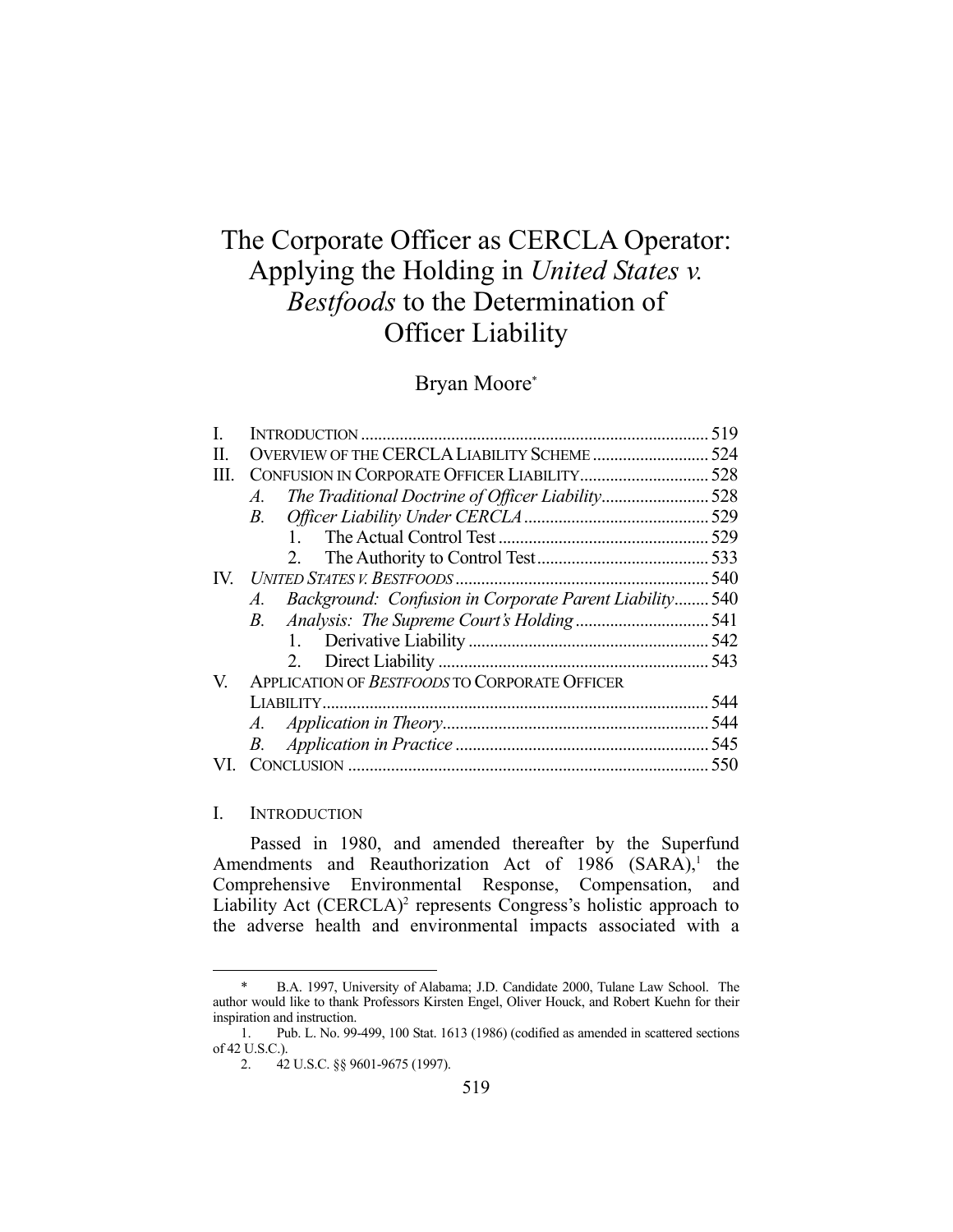history of improper hazardous waste disposal.<sup>3</sup> In enacting CERCLA, Congress sought to accomplish two overall goals.<sup>4</sup> Congress's first and foremost concern was to provide for the removal and remediation of hazardous substances released into the environment or to remedy a situation in which such a release is threatened.<sup>5</sup> Consequently, CERCLA charted a new course in environmental law; whereas existing statutes functioned to regulate actions taken in the present, CERCLA's primary focus was placed on remedying the effects of past disposal practices.<sup>6</sup> However unique, this road less traveled needed paving; the enormity of the problems Congress sought to redress was overshadowed only by the costs of the solution.<sup>7</sup> Thus, CERCLA's second goal, to impose liability for cleanup costs on the parties responsible for disposal, provides the means for accomplishing the first.<sup>8</sup> Yet, more than merely a means to an end, holding the polluter

 <sup>3.</sup> *See* H.R. REP. NO. 96-1016, pt. 1, at 17 (1980), *reprinted in* 1980 U.S.C.C.A.N. 6119, 6120. CERCLA was the federal response to a series of high profile hazardous waste problems in the 1970s, with Love Canal being largely regarded as the major impetus for congressional action. *See, e.g.*, 126 Cong. Rec. 30.930-31 (1980) (remarks of Sen. Randolph, co-sponsor of CERCLA), *reprinted in* SENATE COMM. ON ENVT. & PUBLIC WORKS, 97TH CONG., 2D SESS., 1 A LEGISLATIVE HISTORY OF THE COMPREHENSIVE ENVIRONMENTAL RESPONSE, COMPENSATION, AND LIABILITY ACT OF 1980 (SUPERFUND), at 682 (Comm. Print 1983) ("The problem of hazardous waste disposal in this Nation has reached frightening proportions. . . . Our Nation cannot afford more Love Canals."); *see also id.* at 683-84 (remarking that "[i]n the mid-1970's the Nation began hearing about chemical disasters" and listing examples of various problems throughout the country); Lynda J. Oswald & Cindy A. Schipani, *CERCLA and the "Erosion" of Traditional Corporate Law Doctrine*, 86 NW. U. L. REV. 259, 264-65 (1992) ("A series of environmental disasters throughout the 1970s, culminating in the much-publicized contamination at Love Canal, convinced Congress that [CERCLA] was needed to address environmental problems posed by hazardous waste produced and abandoned in the past.") (footnote omitted).

 <sup>4.</sup> *See* H.R. REP. NO. 99-253, pt. 3, at 15 (1986), *reprinted in* 1986 U.S.C.C.A.N. 3038, 3038 ("CERCLA has two goals: (1) to provide for clean-up if a hazardous substance is released into the environment or if such release is threatened, and (2) to hold responsible parties liable for the costs of these clean-ups."); *see also* General Elec. Co. v. Litton Indus. Automation Sys., Inc., 920 F.2d 1415, 1422 (8th Cir. 1990) (noting that CERCLA's two main purposes are "prompt cleanup of hazardous waste sites and imposition of all cleanup costs on the responsible party"), *cited with approval in* Meghrig v. KFC Western, Inc., 516 U.S. 479, 483 (1996).

 <sup>5.</sup> *See* H.R. REP. No. 99-253, pt. 3, at 15 (1986), *reprinted in* 1986 U.S.C.C.A.N. 3038, 3038.

 <sup>6.</sup> *See* Lucia Ann Silecchia, *Pinning the Blame & Piercing the Veil in the Mists of Metaphor: The Supreme Court's New Standards for the CERCLA Liability of Parent Companies and a Proposal for Legislative Reform*, 67 FORDHAM L. REV. 115, 116-17 (1998) ("Unlike the other environmental statutes that now constitute the canon of American environmental law, CERCLA is a remedial statute rather than a regulatory one. Its primary goal is to foster the cleanup of past problems rather than to regulate current or ongoing conduct.") (footnotes omitted).

 <sup>7.</sup> An EPA estimate, published in 1989, calculated the cleanup costs per site to be in excess of \$19 million (1988 dollars). *See* 54 Fed. Reg. 33,846, 33,850 (1989). *Cf.* Nicolas M. Kublicki, *The Federal Superfund Law: An Overview of the Comprehensive Environmental Response, Compensation, and Liability Act*, 28 BEVERLY HILLS B.A. J. 4, 5 (1994) (estimating a cost of \$700 billion to cleanup all sites on the National Priorities List).

 <sup>8.</sup> *See* H.R.REP. NO. 99-253, pt. 3, *supra* note 4, at 15.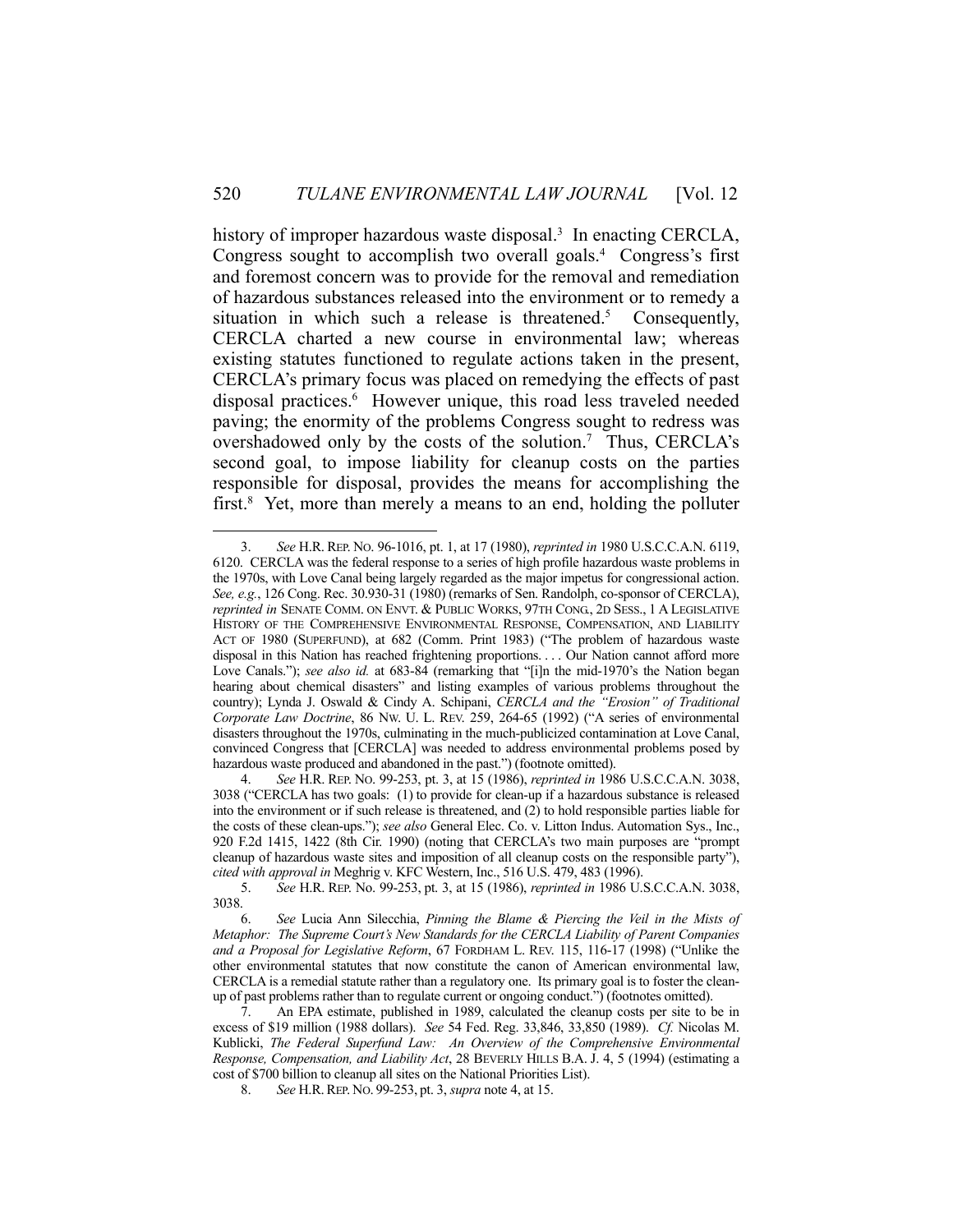liable lifts the financial burden from the backs of taxpayers, thereby generating public support for CERCLA's oft-heard battle cry: "Let the polluter pay!"9

 CERCLA's groundbreaking remedial approach and noble goals have, however, been relegated to statutory language disdained by courts and commentators for its imprecision and incongruity.10 This approach is quickly stymied, and the goals easily thwarted, when courts are left to grapple with ambiguous provisions to make threshold determinations of liability.<sup>11</sup> In theory, holding the polluter liable resounds with logic; however, in practice, simply determining who the polluter is has proven to be a difficult task susceptible to illogical results.12 The outcome has often been a rote citation to

 <sup>9.</sup> *See* Westfarm Assocs. Ltd. Partnership v. Washington Suburban Sanitary Comm'n, 66 F.3d 669, 681 (4th Cir. 1995) (noting that "the simplistic slogan, 'make the polluter pay,' may have helped propel CERCLA into law"); Silecchia, *supra* note 6, at 116; George C. Freeman, Jr., *Tort Law Reform: Superfund/RCRA Liability as a Major Cause of the Insurance Crisis*, 21 TORT & INS. L.J. 517, 529 (1986) (quoting Deroy C. Thomas, Pollution—The Tort System's Time Bomb, Speech to the Section of Corporation, Banking and Business Law of the American Bar Association, at 1-2 (July 1985)).

 <sup>10.</sup> *See* Exxon Corp. v. Hunt, 475 U.S. 355, 363 (1986) (noting that CERCLA "is not a model of legislative draftsmanship"); Lansford-Coaldale Joint Water Auth. v. Tonolli Corp., 4 F.3d 1209, 1221 (3d Cir. 1993) (referring to CERCLA as "a statute notorious for its lack of clarity and poor draftsmanship"); United States v. Mottolo, 605 F. Supp. 898, 902 (D.N.H. 1985) (noting that "CERCLA has acquired a well-deserved notoriety for vaguely-drafted provisions"); United States v. Northeastern Pharm. & Chem. Co., 579 F. Supp. 823, 838 n.15 (W.D. Mo. 1984) ("CERCLA is . . . marred by vague terminology and deleted provisions. . . . The courts are once again placed in the undesirable and onerous position of construing inadequately drawn legislation.") (citations omitted), *aff'd in part, rev'd in part*, 810 F.2d 726 (8th Cir. 1986); United States v. Wade, 577 F. Supp. 1326, 1331 (E.D. Pa. 1983) (noting that CERCLA "leaves much to be desired from a syntactical standpoint"); *see also* Donald M. Carley, Comment, *Personal Liability of Officers Under CERCLA: How Wide A Net Has Been Cast?*, 13 TEMP. ENVTL. L. & TECH. J 235, 235 (1994) (noting that CERCLA "is not a model of clarity and precision"); Susan D. Sawtelle, *U.S. v. Bestfoods: Supreme Court to Issue First Ruling on Corporate Superfund Liability*, METRO. CORP. COUNSEL, May 1998, *available in* WESTLAW, METCC Database (referring to CERCLA as "the uniformly criticized environmental cleanup law"); Michael D. Hockley & Dianne Smith, *United States v. Bestfoods: The Supreme Court Adheres to State Corporate Veil Piercing in CERCLA Liability Actions* (visited Mar. 12, 1999) <http://www.spencerfane.com/publications/bestfood.html> (referring to CERCLA as "legislation that has become notorious for its imprecision").

 <sup>11.</sup> *See generally* sources cited *supra* note 10; *see also* Oswald & Schipani, *supra* note 3, at 267 (noting that CERCLA's "imprecise statutory language [has] caused courts to struggle with the application and interpretation of its provisions") (footnote omitted).

 <sup>12.</sup> *See Westfarm Assocs. Ltd. Partnership*, 66 F.3d at 681 (noting that the CERCLA "statutory scheme does not take a simplistic view of who is and is not a 'polluter'"); Edward Hines Lumber Co. v. Vulcan Materials Co., 861 F.2d 155, 157 (7th Cir. 1988) ("Born of compromise, laws such as CERCLA and SARA do not pursue their ends to their logical limits."); Silecchia, *supra* note 6, at 117.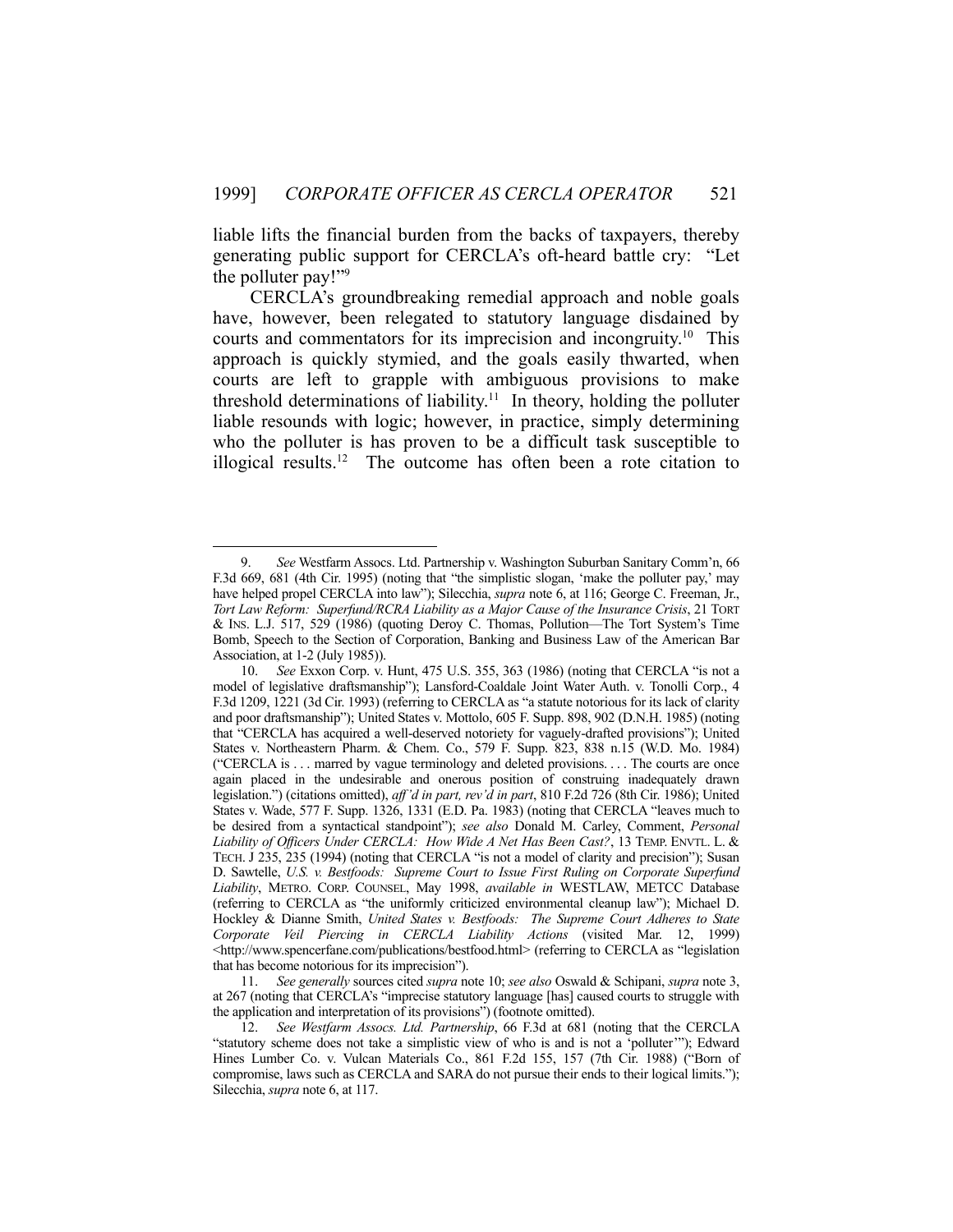CERCLA's "broad remedial goals" and a resulting expansion of the scope of CERCLA liability.<sup>13</sup>

 In the corporate arena, the trend toward expanding liability has seen parent corporations, lenders, and other corporate actors, such as individual officers, directors, and managers, subjected to varying standards of liability depending upon the court into which they are haled.<sup>14</sup> Much of the confusion and associated litigation in this area centers on the issue of a corporate actor's liability as an "operator" of a contaminated site.<sup>15</sup> Here, some courts have failed to harmonize corporate law principles of liability with the seemingly invasive

 <sup>13.</sup> *See, e.g.*, Hanford Downwinders Coalition, Inc. v. Dowdle, 71 F.3d 1469, 1481 (9th Cir. 1995) (reasoning that courts are "obligated to construe [CERCLA's] provisions liberally to avoid frustration of the beneficial legislative purposes") (quotations omitted); Louisiana Pacific v. ASARCO, Inc., 24 F.3d 1565, 1575 (9th Cir. 1994) ("CERCLA is to be broadly interpreted to achieve its remedial goals."); United States v. Alcan Aluminum, 964 F.2d 252, 258 (3d Cir. 1992) ("As numerous courts have observed, CERCLA is a remedial statute which should be construed liberally to effectuate its goals."); Kaiser Aluminum & Chem. Corp. v. Catellus Dev. Corp., 976 F.2d 1338, 1342-43 (9th Cir. 1992) (refusing to adopt a "crabbed interpretation that would subvert Congress's goal that parties who are responsible for contaminating property be held accountable for the cost of cleaning it up," and noting that "CERCLA 'is to be given a broad interpretation to accomplish its remedial goals'") (quoting 3550 Stevens Creek Assoc. v. Barclays Bank of Cal., 915 F.2d 1355, 1363 (9th Cir. 1990)); United States v. Fleet Factors Corp., 901 F.2d 1550, 1557 (11th Cir. 1990) ("In order to achieve the 'overwhelmingly remedial' goal of the CERCLA statutory scheme, ambiguous statutory terms should be construed to favor liability . . . .") (quoting Florida Power & Light Co. v. Allis Chalmers Corp., 893 F.2d 1313, 1317 (11th Cir. 1990)) (footnote omitted); California v. Celtor Chem. Corp., 901 F. Supp. 1481, 1490 (N.D. Cal. 1995) ("[T]he Court has an obligation to construe CERCLA broadly to accomplish its remedial goals."); Atlantic Richfield Co. v. Blosenski, 847 F. Supp. 1261, 1286 (E.D. Pa. 1994) (refusing to apply traditional rules of corporate liability that "would 'frustrate congressional purpose'" and applying a test for liability that will serve "CERCLA's broad remedial goals") (quoting United States v. Northeastern Pharm. & Chem. Co., 579 F. Supp. 823, 848-49 (W.D. Mo. 1984)); United States v. Mottolo, 605 F. Supp. 898, 901 (D.N.H. 1985) ("[T]he remedial intent of CERCLA requires a liberal statutory construction designed to avoid frustration of the Act's purpose."); *see also* Anspec Co. v. Johnson Controls, Inc., 788 F. Supp. 951, 958 (E.D. Mich. 1992) (noting "the judicial tendency to interpret CERCLA expansively in the hope of effecting its remedial goals"). *But see Edward Hines Lumber Co.,* 861 F.2d at 157 ("To the point that courts could achieve 'more' of the legislative objectives by adding to the lists of those responsible, it is enough to respond that statutes have not only ends but also limits. . . . A court's job is to find and enforce stopping points no less than to implement other legislative choices.") (citation omitted).

 <sup>14.</sup> Stephen W. Miller, *Officer Shareholder and Corporate Parent Liability Under Superfund*, METRO. CORP. COUNSEL, Apr. 1998, *available in* WESTLAW, METCC Database (noting "the potential for some individuals . . . to be caught in the net of Superfund liability merely because of where suit is brought"); *see generally* Geoffrey M. Dugan, *Liabilities of Corporate Individuals for Environmental Claims Under CERCLA: The Current State of the Law and Strategies for Coping*, 23 Envtl. L. Rep. (Envtl. L. Inst.) 10,074 (Feb. 1993) (discussing CERCLA case law); Kristen L. Thompson et al., *Recent Developments in Officers', Directors', and Professional Liability*, 30 TORT & INS. L.J. 579, 593-96 (1995) (same).

 <sup>15.</sup> *See* Miller, *supra* note 14 ("Ever since passage of CERCLA, federal courts have struggled with defining the meaning and reach of the term ["operator"], including its potential applicability to officers, shareholders and corporate parents.")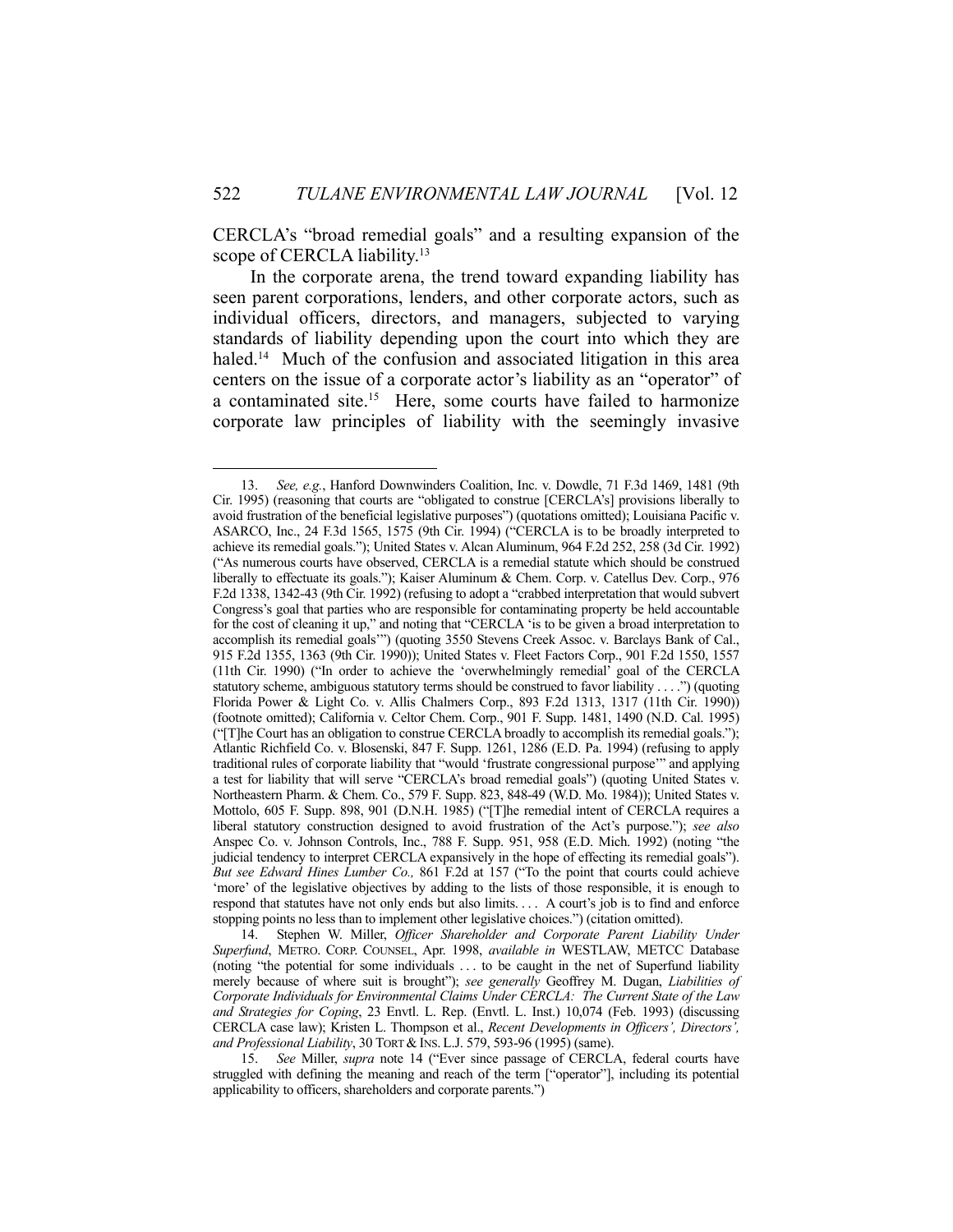breadth of CERCLA's remedial goals.<sup>16</sup> The resulting holdings have led commentators to lament on the "erosion" of traditional corporate law doctrines and left much of corporate America questioning their expectations of protection under the common law.<sup>17</sup>

 Until recently, the Supreme Court declined the opportunity to review questions of operator liability under CERCLA.<sup>18</sup> In 1996, responding to the chaos in lender liability generated by the Eleventh Circuit's holding in *United States v. Fleet Factors Corp.*, 19 and the Supreme Court's subsequent denial of certiorari, Congress took up the corporate cause and passed legislation limiting the liability of lenders and fiduciaries under CERCLA.<sup>20</sup> However, this actor-specific

<u>.</u>

 <sup>16.</sup> *See* Schiavone v. Pearce, 79 F.3d 248, 255 (2d Cir. 1996) (noting that many courts "find in the legislative intent . . . a willingness to extend CERCLA liability beyond the established bounds of corporate common law," while other courts refuse "to treat CERCLA as authorizing a departure from longstanding principles of corporate law"). *Compare* CPC Int'l, Inc. v. Aerojet-General Corp., 777 F. Supp. 549, 571 (W.D. Mich. 1991) ("To the extent that liability under CERCLA is greater than under common law principles of tort and corporations, it is the result of CERCLA's statutory language and legislative intent, which the court is bound to follow unless it is altered by Congress."), *aff'd in part, rev'd in part sub nom*. United States v. Cordova Chem. Co., 113 F.3d 572 (6th Cir. 1997), *cert. granted sub nom*. United States v. Bestfoods, 118 S. Ct. 621 (1997), and *vacated*, 524 U.S. 51, 118 S. Ct. 1876 (1998), and Idaho v. Bunker Hill Co., 635 F. Supp. 665, 672 (D. Idaho 1986) (refusing to adopt a "restrictive interpretation" of operator that "would allow the corporate veil to frustrate congressional purpose"), and United States v. Northeastern Pharm. & Chem. Co., 579 F. Supp. 823, 848-49 (W.D. Mo. 1984) (reasoning that the corporate veil should not be allowed to frustrate congressional intent to hold responsible parties liable for cleanup costs), *aff'd in part, rev'd in part*, 810 F.2d 726 (8th Cir. 1986), with Edward Hines Lumber Co., 861 F.2d at 157 (noting that the function of the court is to enforce the statute, not "to design rules of liability from the ground up"), and *id*. at 158 (refusing to manipulate elements of established common law doctrines to produce a definition of "operator" more favorable to liability).

 <sup>17.</sup> *See, e.g*., John J. Little, *Towards Respect for Corporate Separateness in Defining the Reach of CERCLA Liability*, 44 SW. L.J. 1499 (1991); Richard G. Dennis, Liability of Officers, *Directors and Stockholders Under CERCLA: The Case for Adopting State Law*, 36 VILL. L. REV. 1367 (1991); Daniel H. Squire et al., *Corporate Successor Liability Under CERCLA: Who's Next?,* 43 SW. L.J. 887 (1990); Tom McMahon & Katie Moertl, *The Erosion of Traditional Corporate Law Doctrines in Environmental Cases*, 3-FALL NAT. RESOURCES & ENV'T 29 (1988); Todd W. Rallison, Comment, *The Threat to Investment in the Hazardous Waste Industry: An Analysis of Individual and Corporate Shareholder Liability Under CERCLA*, 1987 UTAH L. REV. 585. *But see* Oswald & Schipani, *supra* note 3 (arguing that traditional corporate law principles have not been eroded).

 <sup>18.</sup> *See, e.g*., United States v. Gurley, 43 F.3d 1188 (8th Cir. 1994); Riverside Mkt. Dev. Corp. v. International Bldg. Prods., Inc., 931 F.2d 327 (5th Cir. 1991); Joslyn Mfg. Co. v. T.L. James & Co., Inc., 893 F.2d 80 (5th Cir. 1990); United States v. Kayser-Roth Corp., 910 F.2d 24 (1st Cir. 1990); United States v. Northeastern Pharm. & Chem. Co., 810 F.2d 726 (8th Cir. 1986).

 <sup>19. 901</sup> F.2d 1550 (11th Cir. 1990). *See* G. Van Velsor Wolf, Jr., *Lender Environmental Liability Under the Federal Superfund Program*, 23 ARIZ. ST. L.J. 531 (1991), for a comprehensive review of the confusion surrounding lender liability under CERCLA and the holding in *Fleet Factors*.

 <sup>20.</sup> *See* Asset Conservation, Lender Liability and Deposit Insurance Protection Act of 1996, 42 U.S.C. §§ 9601(20)(A) to (G), 9607(n) (1997).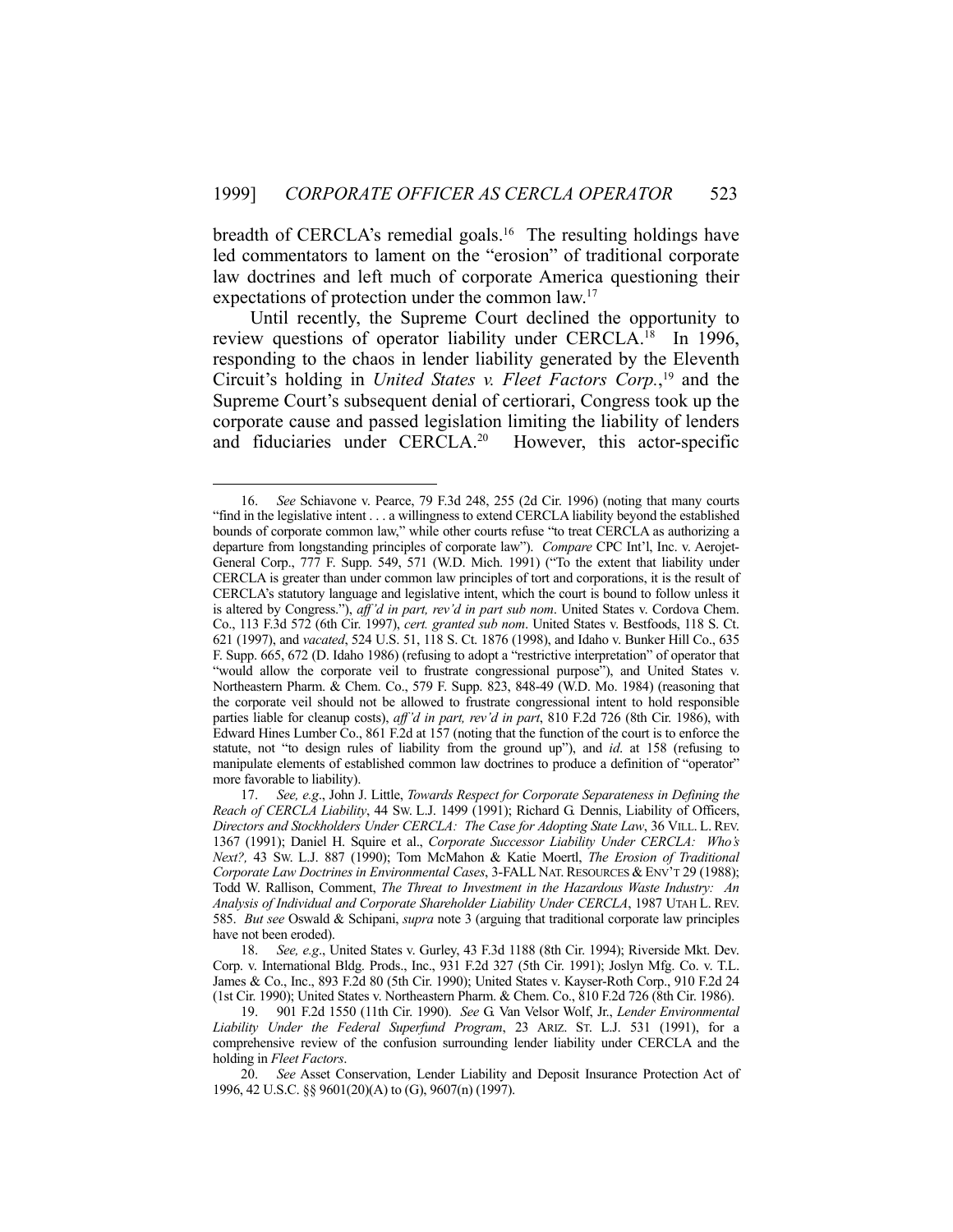legislation did not address questions arising outside of the lender liability issue; the fate of parent corporations and individual corporate actors was left to the courts.21 Nevertheless, soon after the enactment of the lender liability amendment, the liability of parent corporations captured the attention of the Supreme Court. After nearly two decades of confusion and conflict among the circuits, the Supreme Court entered the fray over CERCLA liability and, on June 8, 1998, handed down its ruling in *United States v. Bestfoods*, 22 bringing much needed closure to the issue of corporate parent liability.<sup>23</sup> Yet, open issues of corporate liability remain, as corporate officers continue to question the extent of their liability under CERCLA. This Comment seeks to answer those questions.

 The *Bestfoods* decision is the Court's first substantive ruling on the application of CERCLA's operator liability provision.<sup>24</sup> Although the Court expressly addressed only corporate parent liability, its holding is implicative of a broader ruling on operator liability in the corporate context.25 This Comment explores the legal implications of *Bestfoods* as guidance for courts considering the personal liability of individual corporate officers under CERCLA.

## II. OVERVIEW OF THE CERCLALIABILITY SCHEME

 In an effort to further the dual congressional goals of remediation and polluter accountability, CERCLA provides two basic procedural approaches to cleanup actions. Where possible, the preferable approach is to have the polluter both initiate and complete the necessary remediation; all costs are thereby borne by a responsible party throughout the cleanup process. CERCLA facilitates this approach by providing the federal government with authority to issue orders requiring parties to undertake cleanup actions.<sup>26</sup> However,

 <sup>21.</sup> *See* 42 U.S.C. § 9601(20)(G)(iv) (1997) (defining the term "lender"); *see id*. § 9607(n)(5)(A) (defining the term "fiduciary").

 <sup>22. 118</sup> S. Ct. 1876 (1998).

 <sup>23.</sup> *See, e.g.*, Silecchia, *supra* note 6, at 122 (noting that the Court's holding in *Bestfoods* provides "much needed direction and unity to the inconsistent voices of the lower courts").

 <sup>24.</sup> The Court had previously ruled on other issues arising under CERCLA. *See* Key Tronic Corp. v. United States, 511 U.S. 809 (1994) (recoverability of attorney fees); Pennsylvania v. Union Gas Co., 491 U.S. 1 (1989) (liability of states), *overruled by* Seminole Tribe of Florida v. Florida, 517 U.S. 44 (1996); Exxon Corp. v. Hunt, 475 U.S. 355 (1986) (preemption of state tax funds).

 <sup>25.</sup> *See* Hockley & Smith, *supra* note 10.

 <sup>26.</sup> *See* 42 U.S.C. § 9606 (1997). The EPA may either issue an administrative order or seek a judicial order to effectuate cleanup by a potentially responsible party. *See id.* § 9606(a). For the most part, administrative orders are the favored method of the EPA, largely because they are not subject to pre-enforcement judicial review, unlike judicial orders. *See id.* § 9613(h); *see*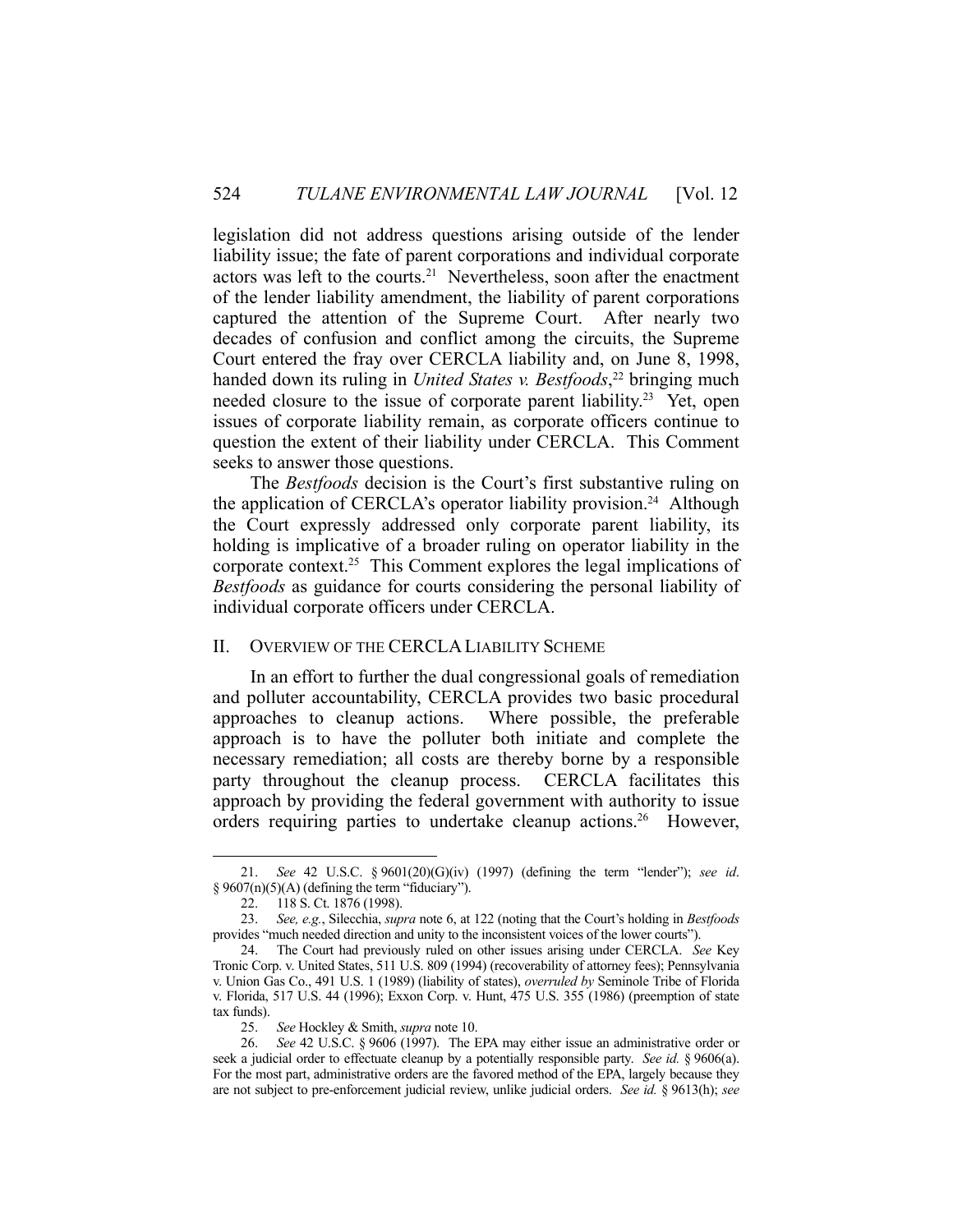actions taken under CERCLA are taken in response to a release or threatened release of a hazardous substance, or a substance which, when released into the environment, poses an "imminent and substantial danger to the public health or welfare.<sup> $27$ </sup> Thus, immediate and decisive action may be necessary; protection of public health and welfare cannot be contingent upon the compliance of a party receiving a cleanup order, nor may the imminence of the danger be overlooked in the search for a responsible party. Here again, CERCLA accommodates and provides that the government may respond to a release or threatened release of a hazardous substance and remedy the danger to the public.<sup>28</sup> The goal of polluter accountability is not, however, foregone in favor of remediation. Under the CERCLA liability scheme, a party responsible for the release or threatened release is liable for the costs incurred in response, regardless of whether the costs were borne by governmental agencies or private parties.<sup>29</sup>

 A party's liability for costs incurred in the performance of an order requiring cleanup, or for response costs in an action for cost recovery, in short, a party's liability under CERCLA *in toto*, is established by a showing of the following three elements.<sup>30</sup> First, there must be a release or threatened release of a hazardous substance from a facility.<sup>31</sup> Second, costs must have been incurred in response to the release or threatened release.32 Lastly, the party's role with regard to the facility and the hazardous waste must place the party within one or more of the following four defined classifications of potentially responsible parties: (1) the current owner and operator of the facility, (2) any person who owned or operated the facility at the time of disposal of hazardous waste at the facility, (3) any person who

*also* Kublicki, *supra* note 7, at 5. This is an extremely important distinction considering that a party may be fined \$25,000 for each day of noncompliance with an order and may also be liable for punitive damages as a result of non-compliance, whereas a compliant party may seek reimbursement of costs incurred following cleanup. *See* 42 U.S.C. §§ 9606(b), 9607(c)(3) (1997). Thus, administrative orders promote the congressional goal of remediation by compelling parties to cleanup a site first and contest their liability second.

 <sup>27.</sup> *Id.* § 9604(a)(1).

 <sup>28.</sup> *See id.*

 <sup>29.</sup> *See id.* § 9607(a). The federal government, a state, or an Indian tribe may recover "all costs" incurred in the cleanup action. *Id.* § 9607(a)(4)(A). Furthermore, any other party may recover "necessary costs of response." *Id.* § 9607(a)(4)(B).

 <sup>30.</sup> *See id.* § 9607(a). A party who complies with the terms of a cleanup order may be entitled to reimbursement for costs incurred in the performance of the order if the party can "establish by a preponderance of the evidence that it is not liable for response costs under section 9607(a)." *Id.* § 9606(b)(2)(C).

 <sup>31.</sup> *See id.* § 9607(a).

 <sup>32.</sup> *See id.*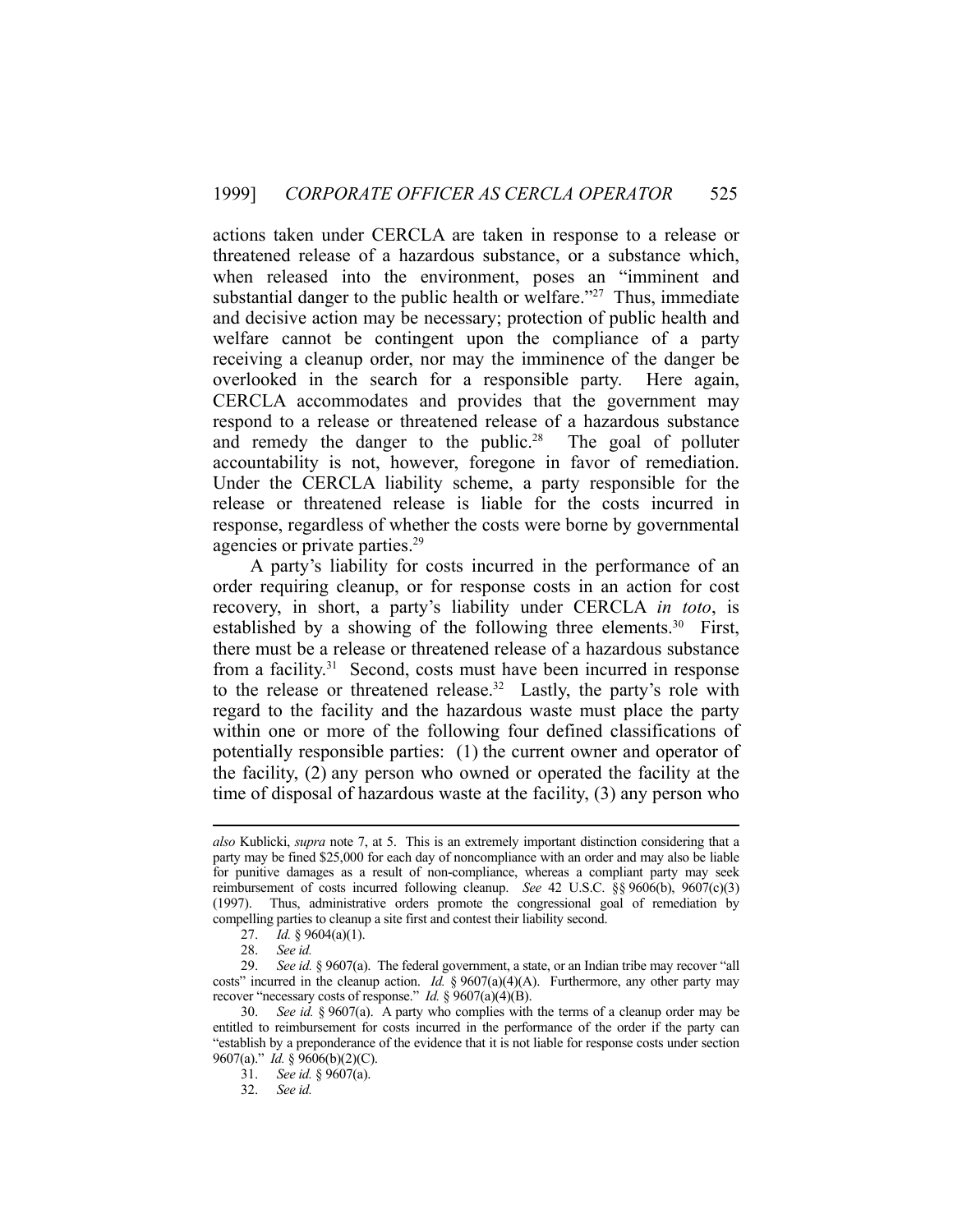arranged for disposal or treatment of hazardous waste at the facility, and (4) any person who transported hazardous waste to the facility, if such person selected the facility for disposal or treatment of the waste. $33$ 

 Although all of these factors are, to varying degrees, litigable issues, this Comment is principally concerned with an individual corporate officer's liability as an "operator" under CERCLA. An officer's amenability to suit under CERCLA arises from the broadly defined terms used to establish the classifications of potentially responsible parties.34 A "person," as defined by CERCLA, generically includes individuals, as well as corporations.<sup>35</sup> Likewise, nothing in the definition of "operator" precludes a court from considering an officer's liability as an operator of a facility—an "operator" is simply any person who operates a facility or who "operated, or otherwise controlled" a facility.<sup>36</sup> The likelihood that a corporate officer could have some degree of involvement in the control of a "facility" is substantial considering that a "facility" includes any property "where a hazardous substance has been deposited, stored, disposed of, or placed, or otherwise come to be located."37

 Once liability is established under CERCLA, there is little hope of escape and every reason to surrender. The defenses to liability afforded a potentially responsible party are limited to a showing that the release or threatened release was the result of an act of God or war, or an act or omission of an unrelated third party.<sup>38</sup> A party unable to avail itself of one of these enumerated defenses is subject to a CERCLA liability scheme that holds responsible parties strictly liable<sup>39</sup> and imposes joint and several liability where a rational apportionment of damages cannot be shown.<sup>40</sup> Furthermore,

1

 39. CERCLA's statutory language does not expressly provide for strict liability, but rather provides that the applicable standard of liability is the same as that found under section 311 of the Clean Water Act, 33 U.S.C. § 1321 (1997). *See* 42 U.S.C. § 9601(32) (1997). The courts have consistently held this standard to be one of strict liability. *See generally* New York v. Shore Realty Corp., 759 F.2d 1032, 1042-44 (discussing strict liability under CERCLA); United States v. Monsanto Co., 858 F.2d 160, 167 & n.11 (4th Cir. 1988) ("We agree with the overwhelming body of precedent that has interpreted [CERCLA] as establishing a strict liability scheme.").

 40. As with the strict liability standard, joint and several liability arises from judicial interpretation, not from specific statutory language. *See, e.g.*, *Monsanto Co.*, 858 F.2d at 171 ("While CERCLA does not mandate the imposition of joint and several liability, it permits it in cases of indivisible harm."); United States v. Northeastern Pharm. & Chem. Co., 579 F. Supp.

 <sup>33.</sup> *See id.*

 <sup>34.</sup> *See generally id.* § 9601 (defining terms relevant to establish liability).

 <sup>35.</sup> *See id.* § 9601(21).

 <sup>36.</sup> *Id.* § 9601(20).

 <sup>37.</sup> *Id.* § 9601(9).

 <sup>38.</sup> *See id.* § 9607(b).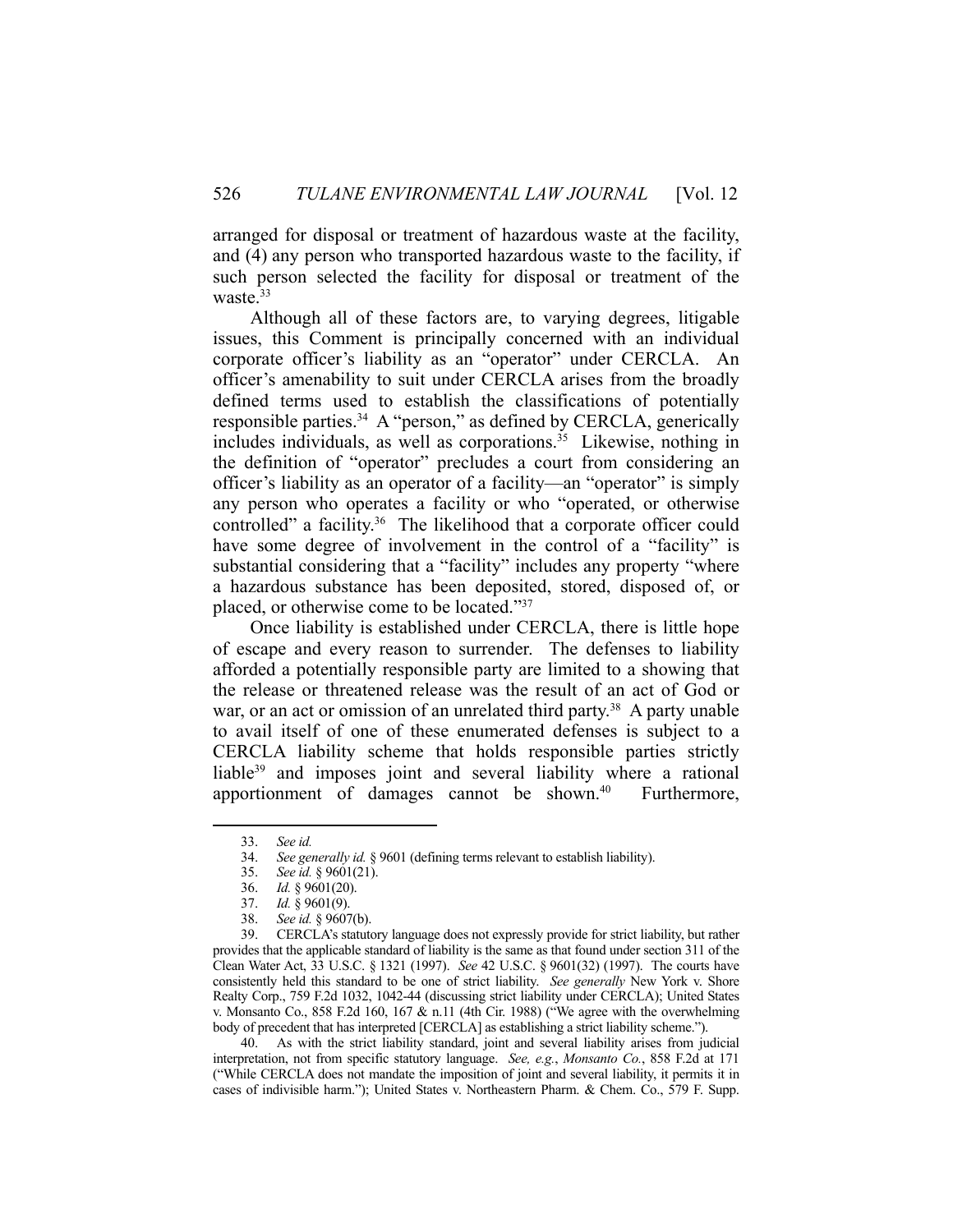CERCLA's concern with polluter accountability evinces congressional intent that the statute apply retroactively and the courts have interpreted it accordingly.<sup>41</sup> Thus, when viewed in light of its theoretical limits, the CERCLA liability scheme permits a party to be held liable for all damages where an indeterminate portion of the damages resulted from actions taken by the party in the past, which were not only considered reasonable by the prevailing standards of the time, but which were also in full compliance with then existing laws.

 Clearly, CERCLA is the "big stick" in the federal arsenal and parties found responsible for the release or threatened release of a hazardous substance are sure to take a beating.<sup>42</sup> Following satisfaction of the three-part test for liability, and absent the unlikely event that one of the limited defenses applies, a liable party must comply with one of the most severe and unforgiving statutes within the corpus of federal law.<sup>43</sup> Not surprisingly, the assignment of liability is a fiercely litigated issue.<sup>44</sup> Given the ambiguity of CERCLA's liability provisions, the determination of whether a defendant qualifies as a potentially responsible party is wholly dependent upon judicial interpretation.<sup>45</sup> Despite the magnitude of this determination, the circuits have failed to articulate and apply a single, concise test for operator liability.<sup>46</sup> Instead, varying and inconsistent standards of liability have arisen at the appellate level, which, in the corporate context, has led to substantial confusion surrounding the liability of corporate actors under CERCLA.<sup>47</sup>

 <sup>823, 844 (</sup>W.D. Mo. 1984) (finding that, under the facts of the case before the court, "joint and several liability is at least permissible, if not mandated"), *aff'd in part, rev'd in part*, 810 F.2d 726 (8th Cir. 1986).

 <sup>41.</sup> *See Northeastern Pharm. & Chem. Co.*, 579 F. Supp. at 839-40.

 <sup>42.</sup> *See* Carley, *supra* note 10, at 240.

 <sup>43.</sup> *See* Kublicki, *supra* note 7, at 4.

 <sup>44.</sup> *See, e.g.*, Kurt A. Strasser & Denise Rodosevich, *Seeing the Forest for the Trees in CERCLA Liability*, 10 YALE J. ON REG. 493, 496 (1993) ("[T]he assignment of [CERCLA] liability reportedly consumes as much, if not more, time and resources as the actual cleanups themselves."); *see also* Silecchia, *supra* note 6, at 117 ("[T]he amount of litigation since the passage of CERCLA . . . demonstrates that defining 'polluter' is not a straightforward task.").

 <sup>45.</sup> *See* Oswald & Schipani, *supra* note 3, at 261-62 (noting that "[t]he judiciary has been forced to fill the void left by CERCLA's deficient drafting" regarding "who is ultimately 'responsible' for improper disposal").

 <sup>46.</sup> *See infra* Part III.B.

 <sup>47.</sup> *See id.*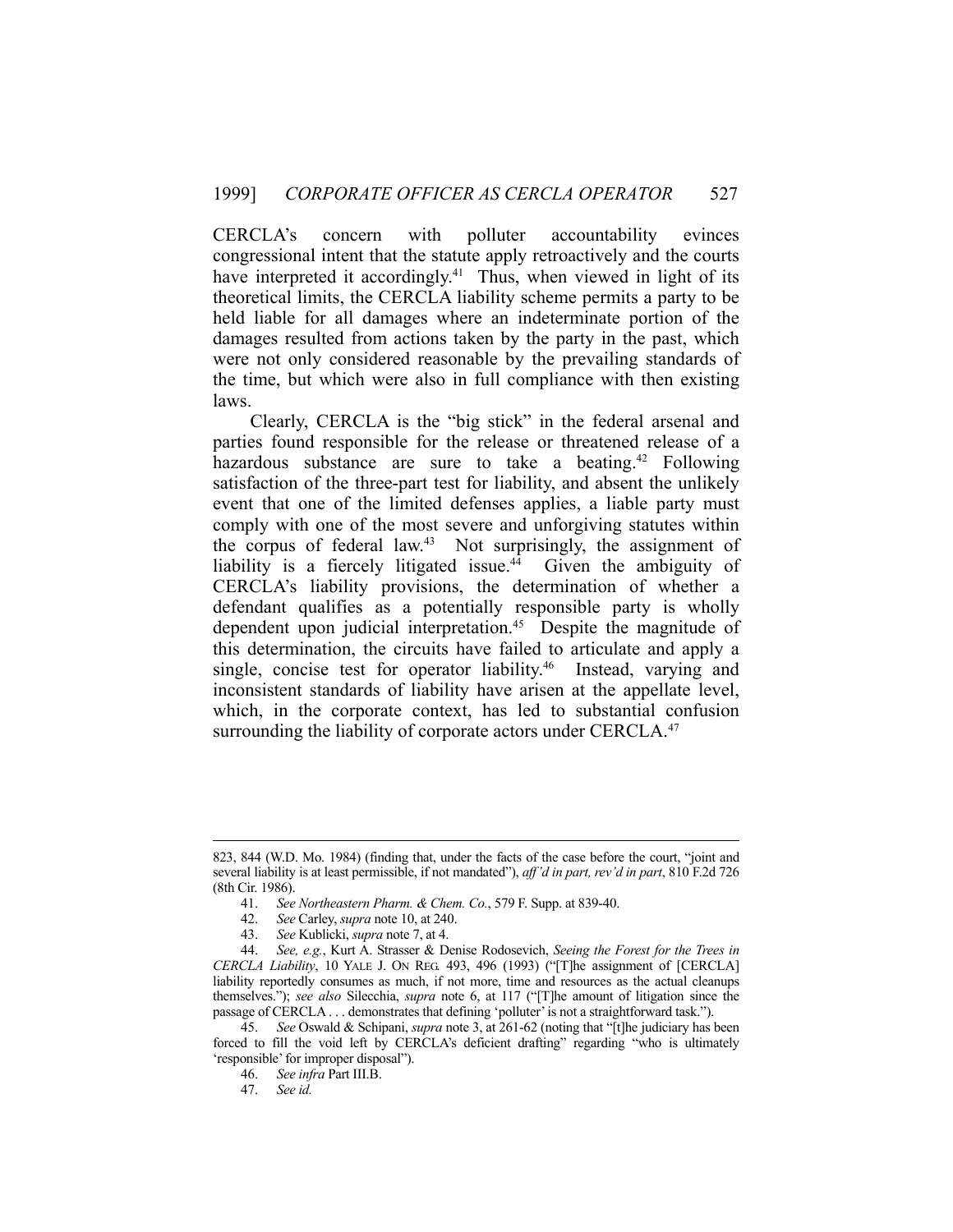#### III. CONFUSION IN CORPORATE OFFICER LIABILITY

## *A. The Traditional Doctrine of Officer Liability*

1

 Under traditional corporate law principles, which find their genesis in the laws of agency and tort, corporate officers are directly liable for the harm resulting from tortious acts in which they were a participant.48 Although the doctrine of respondeat superior vests the actions of the agent upon the principal, the law of agency does not preempt the law of torts; the employee is not relieved of liability for wrongs committed in the scope of his or her employment.<sup>49</sup> Thus, it follows that a "corporate officer is individually liable for the torts he personally commits and cannot shield himself behind a corporation when he is an actual participant in the tort."<sup>50</sup> However, an officer's liability is independent of the liability of the corporate principal; whereas the rules of agency function to bind the principal through the actions of the agent, the corporate officer is not held accountable for the liability of the corporation.<sup>51</sup> Actual participation in, or direction over, the commission of a tortious act warrants the imposition of liability, mere status as a corporate officer does not.<sup>52</sup>

 <sup>48.</sup> *See* Donsco, Inc. v. Casper Corp., 587 F.2d 602, 606 (3d Cir. 1978); Escude Cruz v. Ortho Pharm. Corp., 619 F.2d 902 (1st Cir. 1980); Lobato v. Pay Less Drug Stores, Inc., 261 F.2d 406, 408-409 (10th Cir. 1958); *see also* Oswald & Schipani, *supra* note 3, at 270-72 (discussing corporate officer liability under the traditional doctrine).

 <sup>49.</sup> *See* A. CONRAD ET AL., ENTERPRISE ORGANIZATION 145 (4th ed. 1987) ("The law of agency, which makes employers liable, does not repeal the law of torts, which makes negligent individuals liable."); RESTATEMENT (SECOND) OF AGENCY § 343 (1957) ("An agent who does an act otherwise a tort is not relieved from liability by the fact that he acted at the command of the principal or on account of the principal."); *see also Donsco, Inc*., 587 F.2d at 606 ("The fact that an officer is acting for a corporation also may make the corporation vicariously liable under the doctrine of respondeat superior; it does not however relieve the individual of his responsibility.").

 <sup>50.</sup> *Donsco, Inc*., 587 F.2d at 606; *see also Escude Cruz*, 619 F.2d at 907 ("The general rule . . . is that an officer of a corporation 'is liable for torts in which he personally participated, whether or not he was acting within the scope of his authority.'" (quoting Lahr v. Adell Chem. Co., 300 F.2d 256, 260 (1st Cir. 1962)).

 <sup>51.</sup> *See* Armour & Co. v. Celic, 294 F.2d 432, 439 (2d Cir. 1961) ("The ordinary doctrine is that a director, merely by reason of his office, is not personally liable for the torts of his corporation; he must be shown to have personally voted for or otherwise participated in them."); *Lobato*, 261 F.2d at 409 ("[M]erely being an officer or agent of a corporation does not render one personally liable for a tortious act of the corporation."); *see also* Oswald & Schipani, *supra* note 3, at 271.

 <sup>52.</sup> *See* Tillman v. Wheaton-Haven Recreation Ass'n, 517 F.2d 1141, 1144 (4th Cir. 1975) ("If a director does not personally participate in the corporation's tort, general corporation law does not subject him to liability simply by virtue of his office."); *Escude Cruz*, 619 F.2d at 907 ("What is required is some showing of direct personal involvement by the corporate officer in some decision or action which is causally related to" the harm).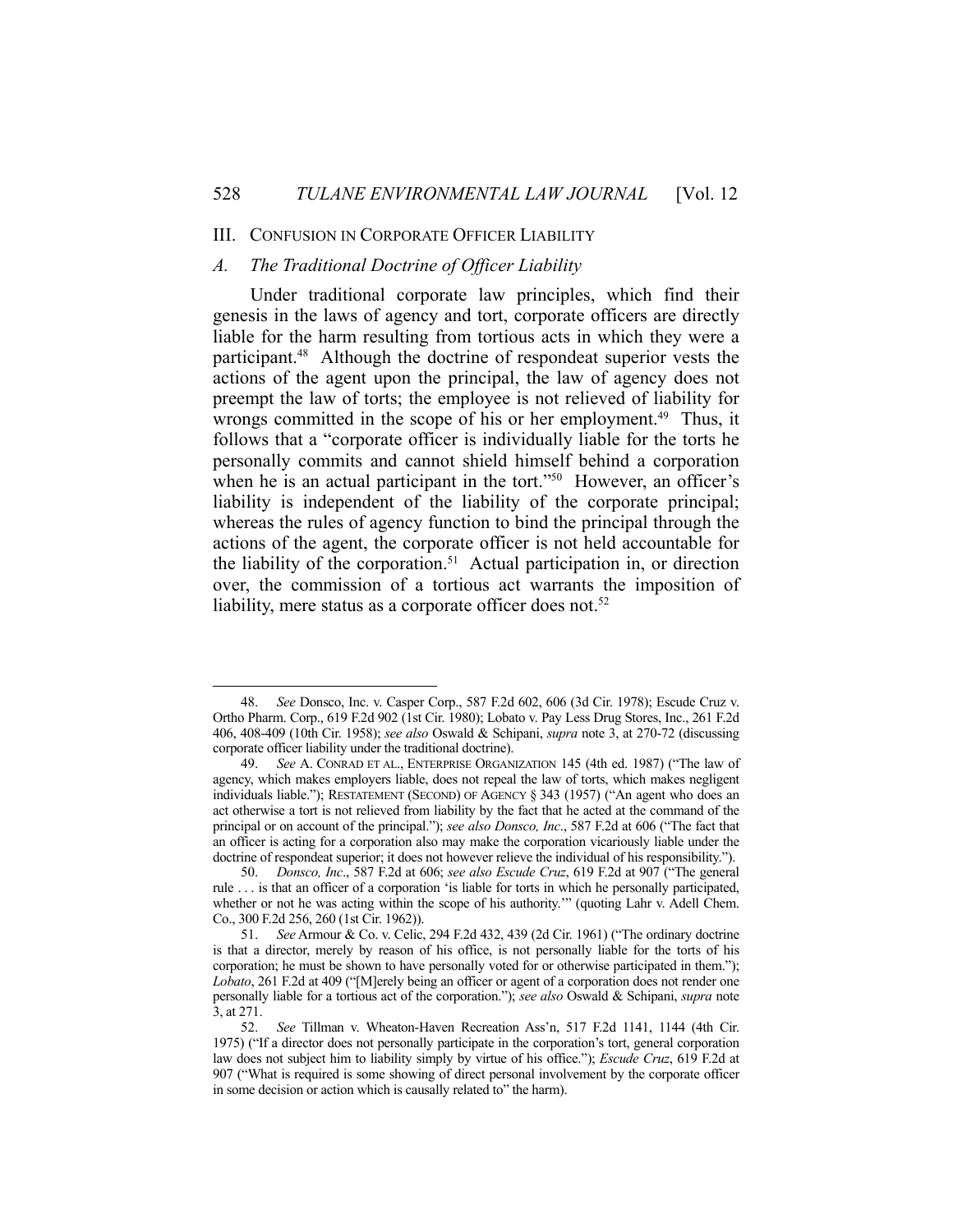#### *B. Officer Liability Under CERCLA*

 Although many commentators contend that traditional doctrines of corporate liability have long been disregarded under CERCLA, others find support for corporate law principles in the prevailing CERCLA case law. One thing, however, is certain: substantial confusion exists among the courts and corporate advocates as to an officer's liability under CERCLA as an operator of a facility.53 In the midst of, and adding to this confusion, two generally stated tests for officer liability have risen to prominence in the circuit courts: the "actual control" test and the "authority to control" test. Arguably, the mere existence of two different tests for liability at the circuit level may constitute cause for concern in the corporate community. However, more vexing concerns exist for parties on each side of the officer liability issue. The alacrity with which some courts articulate liability standards under the rubric of "actual control," but which depart measurably from the basic premise underlying the "actual control" test, raises significant questions regarding the role of the corporate doctrine in CERCLA liability determinations.<sup>54</sup> Furthermore, the recurrence of poorly articulated holdings regarding liability for "authority to control," which could easily be construed to further expand CERCLA liability, is equally unnerving.<sup>55</sup>

#### 1. The Actual Control Test

1

 A clear majority of courts that have considered the issue claim to adhere to a test for "actual control" and impose operator liability, in theory, only upon corporate officers who had actual control over the hazardous substances at issue in the CERCLA violation.<sup>56</sup> Thusly

 <sup>53.</sup> *See generally* sources cited, *supra* note 17. *Cf.* Carley, *supra* note 10, at 235-36 (concluding that "[a]lthough many courts and scholars have commented that there has been an erosion of traditional corporate law doctrine under CERCLA, a careful analysis of the case law demonstrates that the erosion is not as severe as many have feared," yet noting further "a noticeable trend in the case law to expand the scope of personal officer liability under CERCLA").

 <sup>54.</sup> *See infra* notes 63-78 and accompanying text.

 <sup>55.</sup> *See, e.g.*, Oswald & Schipani, *supra* note 3, at 272 (noting that "many courts have failed to articulate clearly the rationales for their holdings, giving rise to concerns that CERCLA has supplanted traditional corporate law"); Carley, *supra* note 10, at 235 ("The language contained in some loosely worded decisions . . . does cause concern that a serious erosion may occur if other courts rely on these decisions as support for holding officers liable based on their title alone.").

 <sup>56.</sup> *See, e.g.*, Sidney S. Arst Co. v. Pipefitters Welfare Educ. Fund, 25 F.3d 417 (7th Cir. 1994); Riverside Market Devel. Corp. v. International Bldg. Prods., Inc., 931 F.2d 327 (5th Cir. 1991); United States v. Gurley, 43 F.3d 1188 (8th Cir. 1994); *see also* Miller, *supra* note 14 ("A clear majority approach has developed to determine CERCLA liability of individual corporate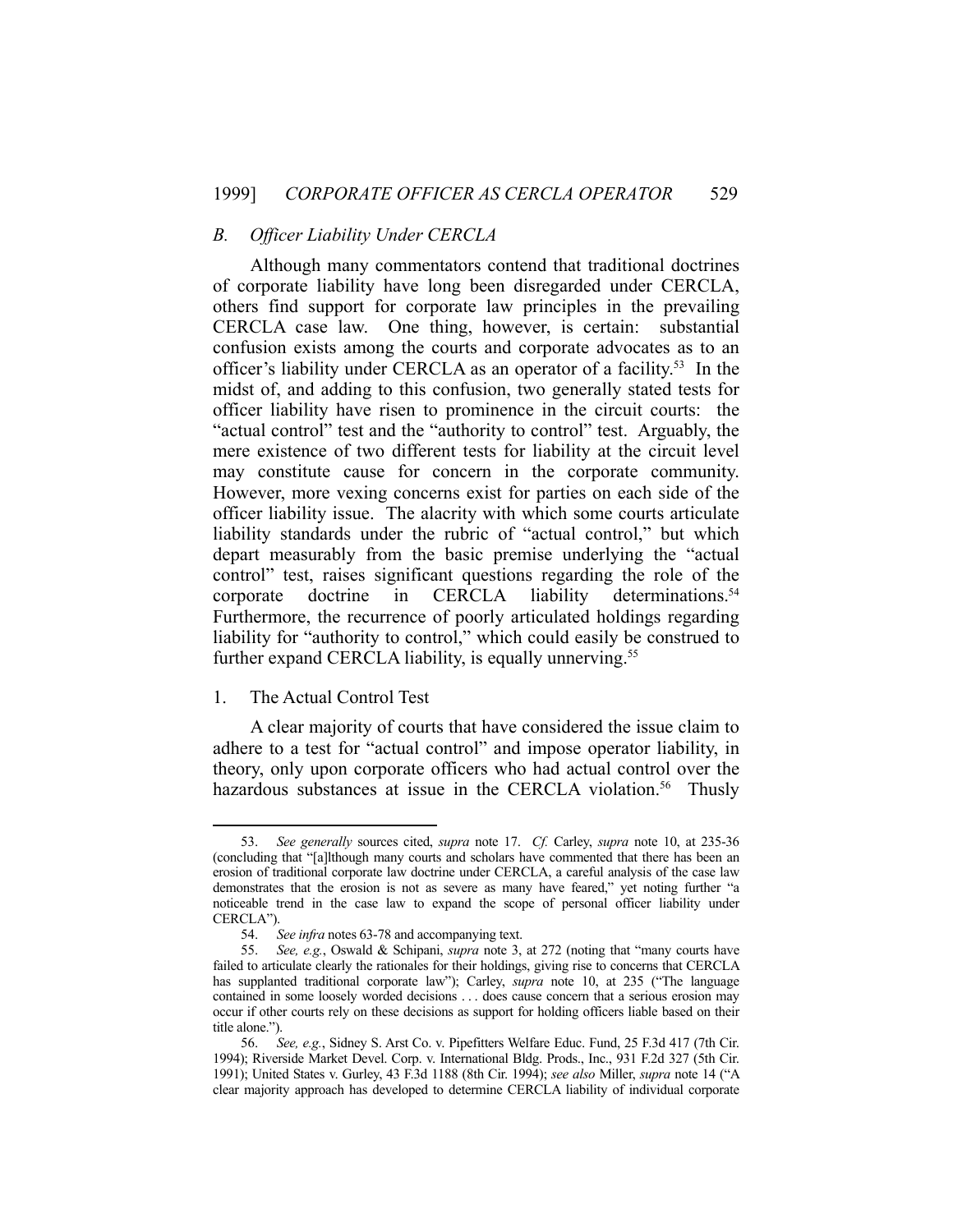stated, the actual control test is merely the application of the corporate law doctrine of officer liability.<sup>57</sup> An officer deemed to have had actual control over the hazardous substances released or threatened to be released into the environment can easily be considered a participant in the violation. The Seventh Circuit's holding in *Sidney S. Arst Co. v. Pipefitters Welfare Education Fund* adhered closely to this "actual control" approach to officer liability by refusing to impose CERCLA operator liability upon an individual corporate actor where the plaintiff made no allegation of the actor's personal and direct participation in the conduct that led to the violation.<sup>58</sup> The court recognized that mere allegations of an individual's "general corporate authority" or "supervisory capacity" do not suffice to establish liability; the test for actual control requires "[a]ctive participation in, or exercise of specific control of, the activities in question."59

 In like manner, the Fifth Circuit, in *Riverside Market Development Corp. v. International Building Products, Inc.*, affirmed the district court's grant of summary judgment to a corporate officer defendant, concluding that the plaintiffs failed to produce sufficient evidence that the officer "personally participated in any conduct that violated CERCLA."60 Rather, the evidence put forth indicated that the officer's participation in the operation of the facility was confined to reviewing financial records and attending officer meetings.<sup>61</sup> Such "sparse evidence" failed to establish that the officer had any "opportunity to direct or personally participate in the improper disposal" of hazardous substances, thus the officer could not be considered an operator of the facility.<sup>62</sup>

 In *United States v. Gurley*, the Eighth Circuit expressly adopted and interpreted a test for "actual control" in order to hold an

officers, directors, and managers – that is involvement in specific environmental decision making is required."); Carley, *supra* note 10, at 244 ("This approach is the majority approach and has been applied approvingly in a myriad of cases dealing with personal liability for officers.").

 <sup>57.</sup> *See* United States v. Wade, 577 F. Supp. 1326, 1341 (E.D. Penn. 1983) (articulating a test for CERCLA liability that holds a corporate officer liable "if he personally participates in the wrongful, injury-producing act"). The duality of the actual control test and the corporate law doctrine is further reflected in the fact that some commentators have chosen the term "personal participation" to refer to the same test for liability. *See, e.g.*, Oswald & Schipani, *supra* note 3, at 275 (noting that under the "personal participation theory" a corporate officer "who personally participated in the CERCLA violation may be held personally liable"); Carley, *supra* note 10, at 244 ("Under the participation test, courts hold corporate officers liable for their actual participation in acts that create CERCLA liability.").

<sup>58. 25</sup> F.3d at 421-22 (7th Cir. 1994).<br>59. Id. at 422.

*Id.* at 422.

 <sup>60. 931</sup> F.2d at 330.

 <sup>61.</sup> *See id.*

 <sup>62.</sup> *Id.*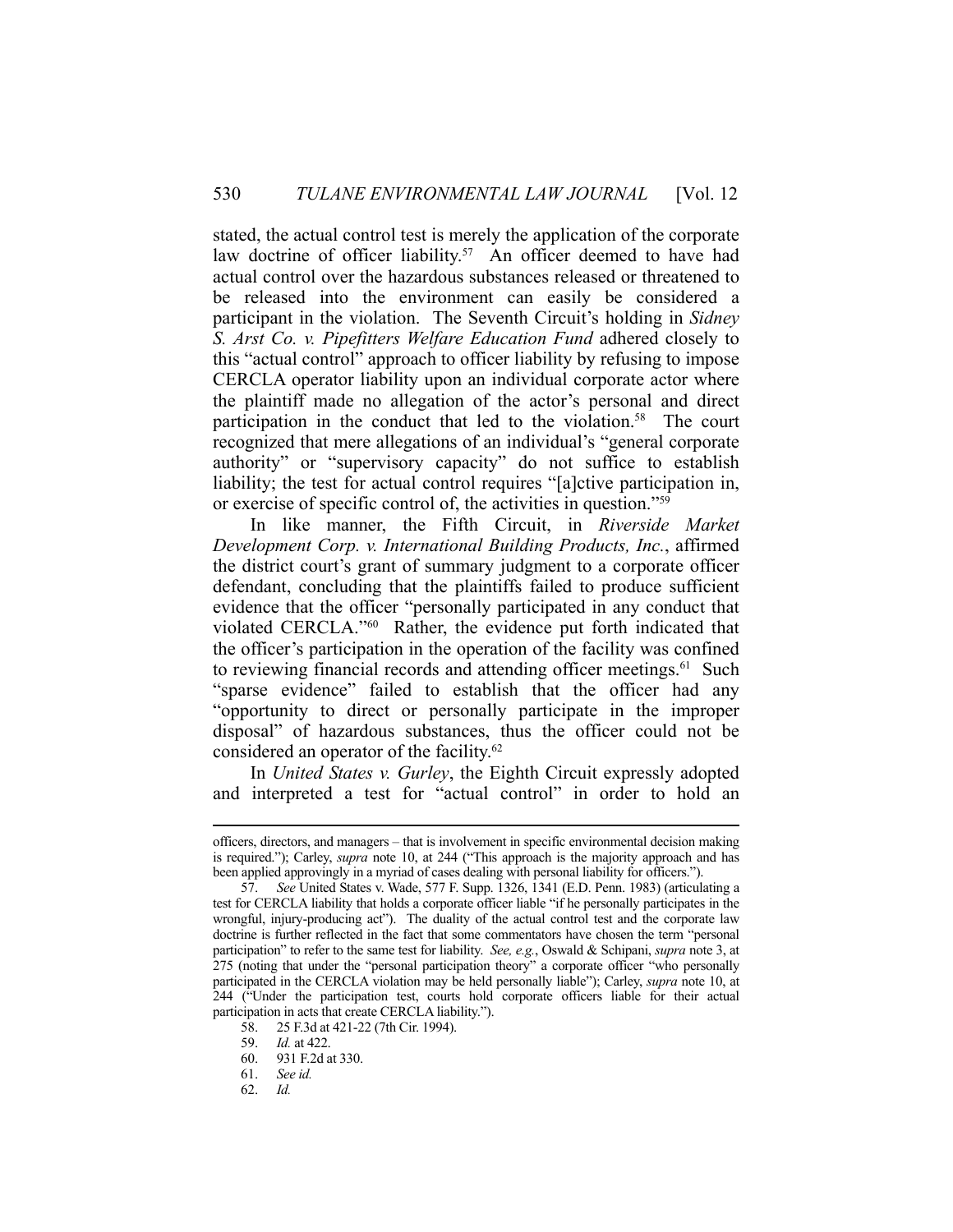individual employee liable as an operator under CERCLA.<sup>63</sup> The court's adoption of the test followed from a well-reasoned analysis, wherein the court clearly articulated the rationale for its holding, giving due consideration to the alternative "authority to control" theory of liability.64 As the court appreciated the issue, it could proceed along one of two available rationales for holding an individual liable as an operator under CERCLA.<sup>65</sup> Under the theory of "actual control," a defendant who "had actual responsibility for, involvement in, or control over the disposal of hazardous waste at a facility" is liable under CERCLA as an operator of the facility.<sup>66</sup> This theory of liability was in marked contrast to a less rigorous "authority to control" standard that imposed liability based upon a defendant's unexercised ability to control the general operations of the facility.<sup>67</sup> The court rejected the "authority to control" approach as "inconsistent with the term 'operator,'" a rather ironic conclusion given the ambiguity of the term as defined in CERCLA, to which the court had earlier cited.<sup>68</sup> Seeking to fill the void left by CERCLA's imprecision, the court assigned to the term "operator" its ordinary meaning and connotations, which the court read as requiring "some type of action or affirmative conduct," a requirement lacking in the "authority to control" approach.69

 Yet, however well-reasoned its analysis, the court's final articulation of a test for "actual control" departed from its initial construction of the "actual control" test, which could be satisfied by a showing that the defendant had "control over disposal of hazardous waste at a facility."70 Instead, the Eighth Circuit elected and adopted a test which, as stated, combines the theories of "actual control" and "authority to control" and requires that the defendant, to be held liable as an operator under CERCLA, "(1) had authority to determine whether hazardous waste would be disposed of and to determine the method of disposal and (2) actually exercised that authority, either by personally performing the tasks necessary to dispose of the hazardous wastes or by directing others to perform those tasks."71 A literal

 <sup>63. 43</sup> F.3d 1188, 1193 (8th Cir. 1994).

 <sup>64.</sup> *See id.* at 1192-93.

 <sup>65.</sup> *See id.*

 <sup>66.</sup> *Id.* 

 <sup>67.</sup> *See id.* at 1193.

 <sup>68.</sup> *Id.* at 1192-93 (observing that "it is not clear when an individual should be deemed to have 'operated' a hazardous waste disposal facility").

 <sup>69.</sup> *Id.* at 1193.

 <sup>70.</sup> *Id.* at 1192-93.

 <sup>71.</sup> *Id.* at 1193.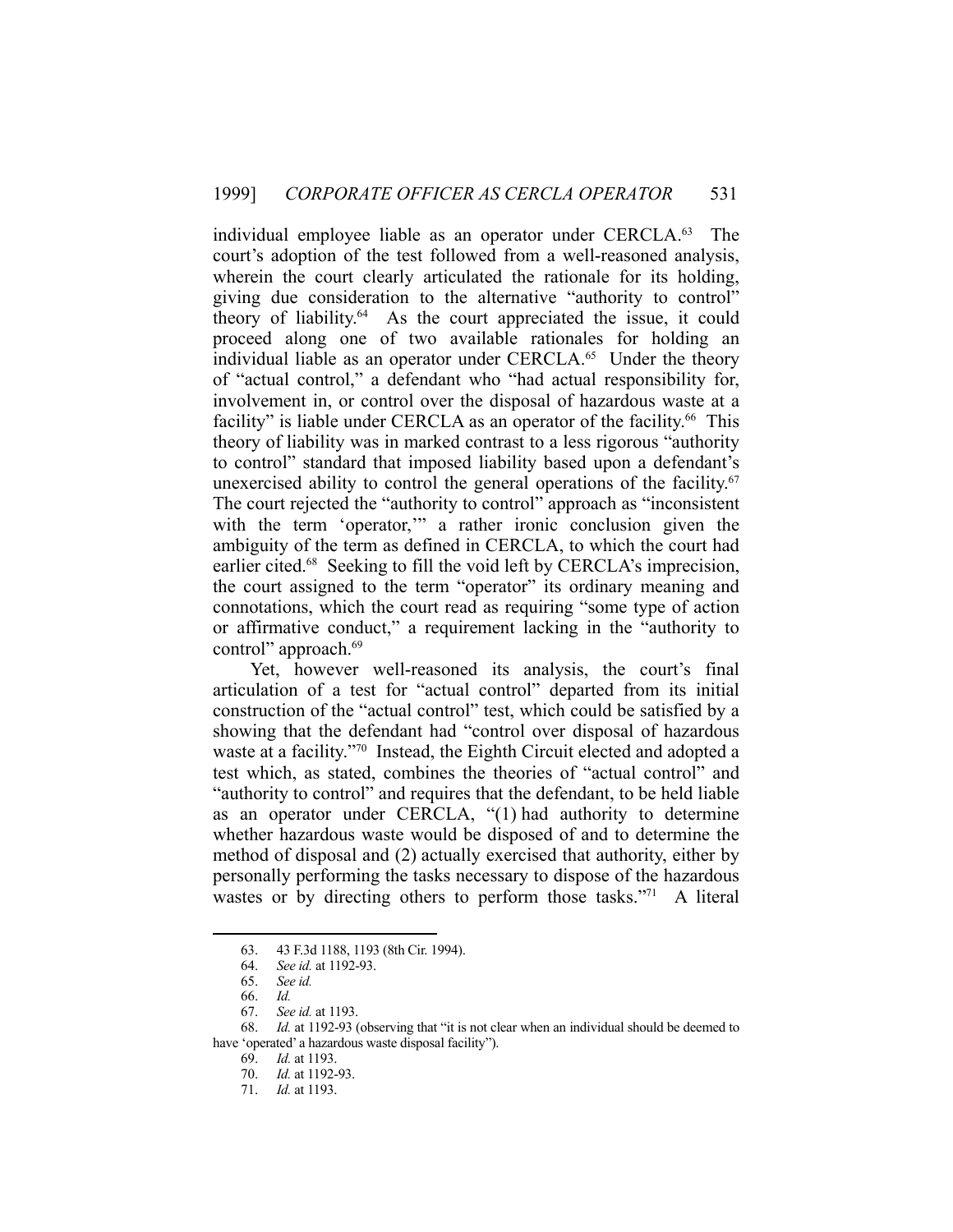reading of this test would actually afford the corporate officer more protection from liability than would the corporate doctrine, as an officer who directly participates in the release of a hazardous substance without the authority to do so would be shielded from liability under CERCLA.72

 Adding further to the confusion in this area, the Eleventh Circuit, although expressly rejecting the "authority to control" standard and professing to apply a test for "actual control," has adopted neither the approach of the Eighth Circuit in *Gurley*, nor the Fifth or Seventh Circuits' basic requirement of actual control over or participation in the activities leading to the CERCLA violation.73 In *Redwing Carriers, Inc. v. Saraland Apartments*, the Eleventh Circuit noted the test articulated by the Eighth Circuit, but refused to part with circuit precedent and provide the level of protection afforded officers by the rule in *Gurley*. 74 Instead, the court adhered to its reasoning in *Jacksonville Electric Authority v. Bernuth Corp.*, 75 and maintained the Eleventh Circuit's "actual control" standard that, while a showing of actual control over the disposal of hazardous substances suffices to establish liability, in order to be held liable as an operator under CERCLA, "an individual need not have actually controlled the specific decision to dispose of hazardous substances."76 Rather, an individual could incur operator liability through a lesser showing of actual participation in either the operations of the facility or the corporation in charge of the facility.<sup>77</sup> In allowing liability to be imposed upon a corporate officer involved only in the general operation of the facility or corporation, without a minimal requirement that the officer has had actual control over or participation in decisions regarding hazardous substances, the

*Id.*

<u>.</u>

 <sup>72.</sup> The court's holding may, however, suggest against such a literal reading. Prior to articulating its test for liability, the court, seeking to rationalize the incongruous approaches of "actual control" and "authority to control," opined that:

An individual defendant who has actual control over the operation of a facility presumably also has authority to control the operation of the facility, with the possible exception of an individual acting ultra vires, a situation not present in this case . . . . Thus, in reality, the two approaches differ in that one requires a plaintiff to prove that the defendant had both the authority to control the operation of the facility and actually exercised that authority, while the other requires a plaintiff to prove only that a defendant had the authority to control the operation of the facility.

 <sup>73.</sup> *See* Redwing Carriers, Inc. v. Saraland Apartments, 94 F.3d 1489, 1505 n.19 (11th Cir. 1996).<br>74.<br>75.

See id.

<sup>996</sup> F.2d 1107 (11th Cir. 1993).

 <sup>76.</sup> *Redwing Carriers, Inc.*, 94 F.3d at 1505 n.19.

 <sup>77.</sup> *See id.*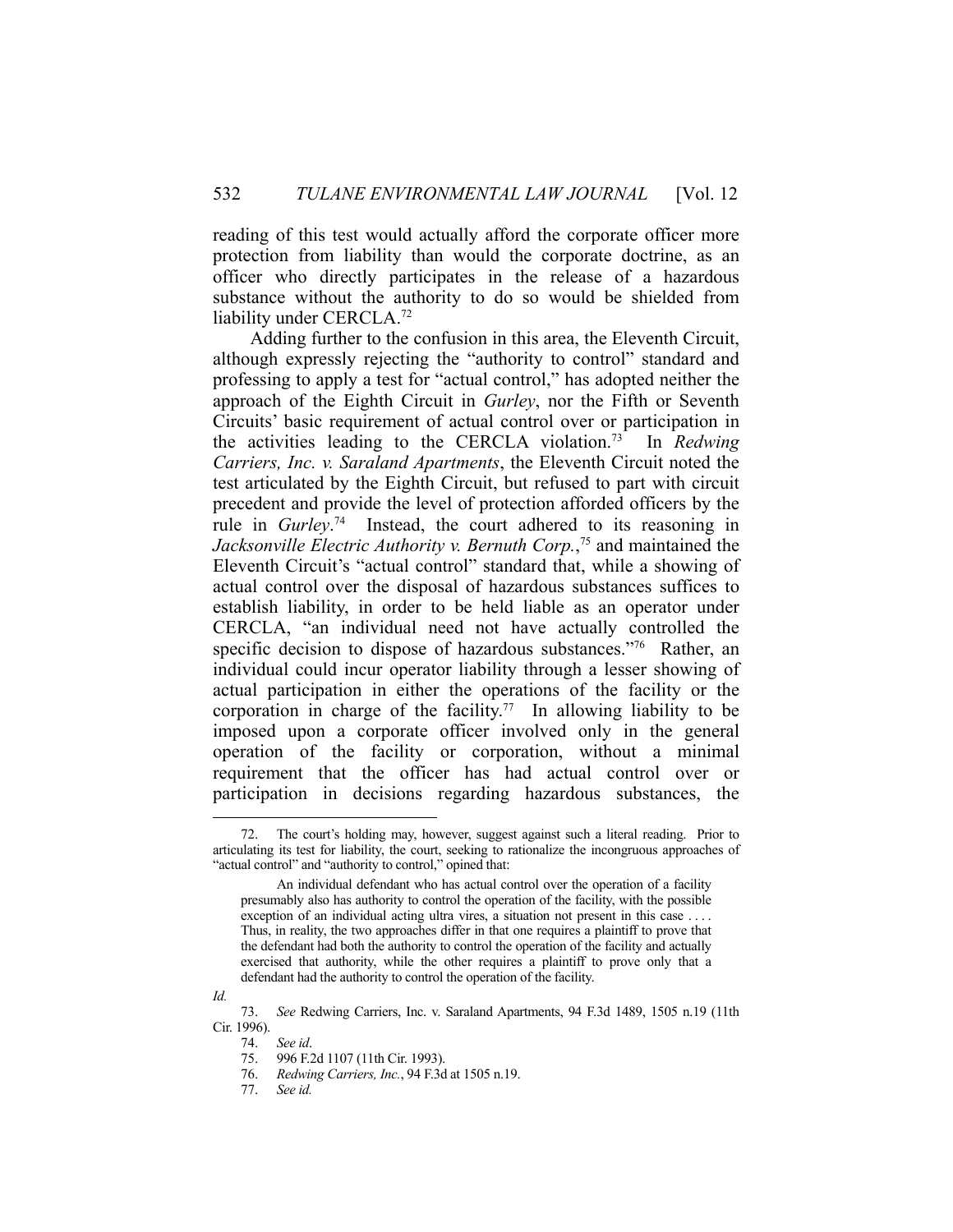Eleventh Circuit's standard disregards the protections afforded the corporate officer under the traditional doctrine and provides for liability based solely upon an indicia of control that is merely a reflection of status in the corporate hierarchy.<sup>78</sup>

## 2. The Authority to Control Test

1

 Under the "authority to control" test, courts determining a corporate officer's CERCLA liability consider the officer's authority or capacity to control the activities of the corporation, particularly those relating to the operation of the facility.<sup>79</sup> Whereas the test for actual control, when properly articulated and applied, is simply a restatement of the corporate doctrine, holding officers liable based solely upon their authority to control activities in which they were not a participant defies and erodes traditional corporate law principles.<sup>80</sup> Given the commonly diversified corporate structure, the "authority to control" test casts a wide net of liability that, if taken to its extreme, can ensnare scores of corporate actors who have the authority to control aspects of the corporation or facility wholly unrelated to hazardous waste operations.<sup>81</sup> This rather apocalyptic but potential

 <sup>78.</sup> *Cf.* Vermont v. Staco, 684 F. Supp. 822, 832 (D. Vt. 1988) (holding that individual corporate actors, "as owning and managing stockholders," were "personally liable [under CERCLA] in their respective capacities in the corporate structure"), *vacated in part*, No. 86-190, 1989 WL 225428 (D. Vt. Apr. 20, 1989) (mem. and order dismissing plaintiffs' claims under the Federal Water Pollution Control Act and the Resource Conservation and Recovery Act for lack of jurisdiction); *see also* Dennis, *supra* note 17, at 1434 ("By diverting attention away from the actions of the officers and directors, and turning it instead toward their functions within the corporation . . ., the CERCLA cases have, in essence, held officers and directors liable solely by virtue of their offices.").

 <sup>79.</sup> *See* United States v. Carolina Transformer Co., 978 F.2d 832, 837 (4th Cir. 1992) (reasoning that actual control is not required for operator liability, "so long as the authority to control the facility was present," and concluding that the director of a company could be held liable as an operator because he "had a right to control" the operations of the facility) (internal quotations omitted); New York v. Shore Realty Corp., 759 F.2d 1032, 1052 (2d. Cir. 1985) (citing management of the corporation as sufficient to establish liability under CERCLA's "owner or operator" provision); City of N. Miami v. Berger, 828 F. Supp. 401, 409 (E.D. Va. 1993) (citing "authority to control" as the correct test for "operator" liability and expressly rejecting the "actual control" test); *see also, e.g.*, International Clinical Lab., Inc. v. Stevens, 20 Envtl. L. Rep. (Envtl. L. Inst.) 20,560, 20,561 (E.D.N.Y. 1990) (holding a president and principal shareholder of a corporation liable as an "operator" because he "had overall management responsibility").

 <sup>80.</sup> *See, e.g.*, Dennis, *supra* note 17, at 1433-36 (discussing the differences between the CERCLA rules of direct liability for officers and traditional common law rules of direct liability and concluding that the "capacity to control" line of cases has "substantially modified" the traditional doctrine); *see also, e.g.*, Carley, *supra* note 10, at 248 (noting that, at least in theory, the "ability to control" approach "marks an erosion of traditional corporate law doctrine").

 <sup>81.</sup> *See, e.g.*, Dennis, *supra* note 17, at 1388 (noting that liability based solely upon an officer's role in the general management of the corporation or facility "exposes to liability an extraordinary number of individuals who would not ordinarily be thought culpable").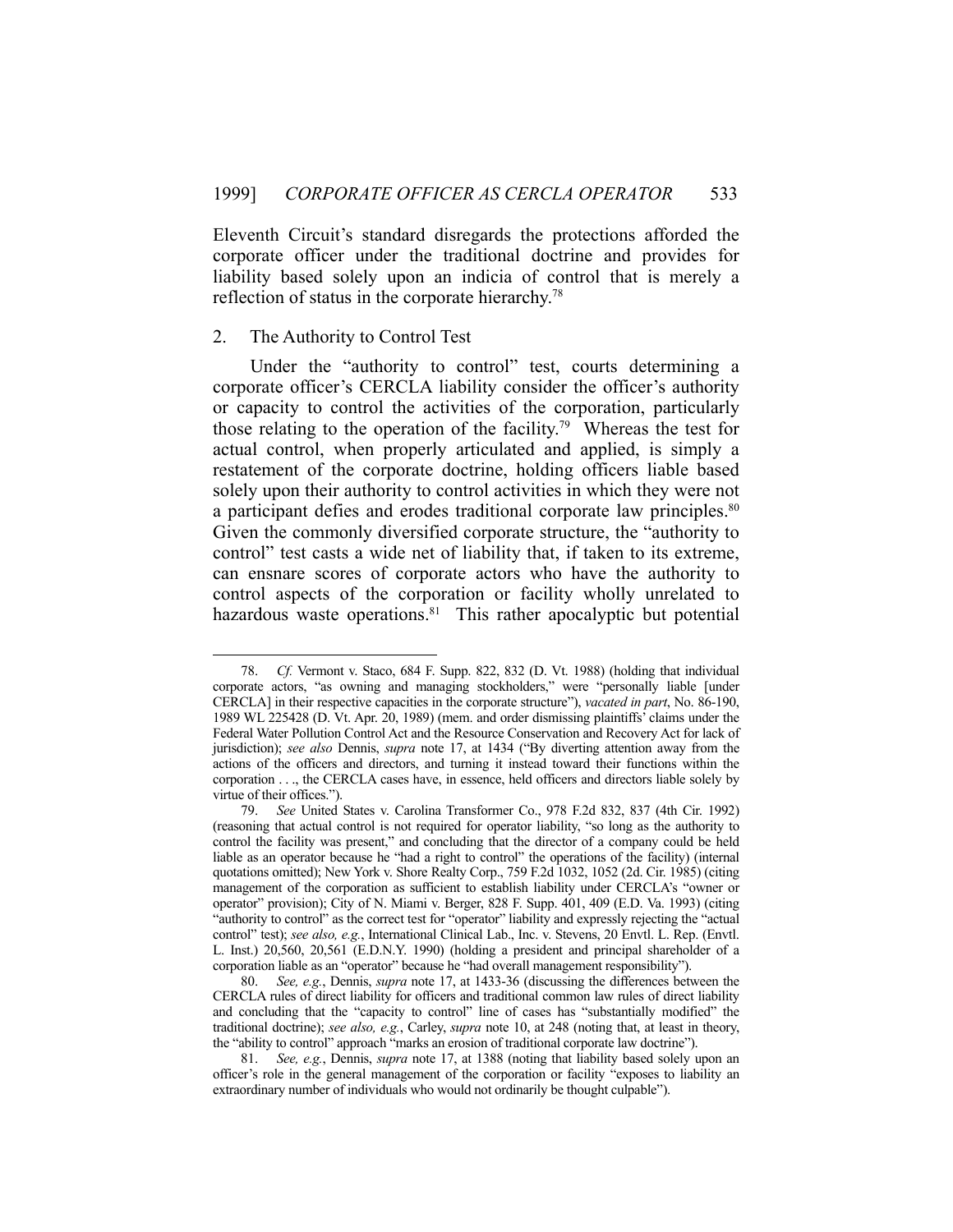application of the test may well be the reason that some of the relatively few courts that have adopted the test have sought to limit its scope to the actor's authority to control the disposal or release of hazardous substances.<sup>82</sup>

 Such narrowing of the test for "authority to control" is readily apparent in *Nurad, Inc. v. William E. Hooper & Sons Co.*, wherein the Fourth Circuit affirmed the dismissal of CERCLA claims brought against two corporate officers and various other corporate defendants, although steadfastly adhering to an "authority to control" standard for liability.83 The private-party plaintiff in *Nurad* sought to establish the defendants' liability as operators for cleanup costs incurred by the plaintiff in the removal of several underground storage tanks, which were leaking hazardous waste and had contaminated the surrounding soil.<sup>84</sup> On appeal, the plaintiff raised three primary objections to the district court's grant of summary judgment in favor of the defendants.<sup>85</sup> The plaintiff's initial allegation, that the district court too narrowly interpreted the term "operator" and had applied, in effect, an "actual control" standard, brought forth an immediate and summary denial, which unequivocally established "authority to control" as the standard in the Fourth Circuit: "The district court applied the correct standard in holding that the [corporate] defendants need not have exercised actual control in order to qualify as operators under [CERCLA], so long as the authority to control the facility was present."86

 In responding to the plaintiff's remaining contentions, the *Nurad*  court adhered to the test for "authority to control," yet substantially constricted the pool of potentially liable parties within its reach. For instance, the court was not persuaded by the plaintiff's argument that the term "facility" should be read to include the entire site. $87$  Rather, the court concluded that the district court had properly defined the "facility" to include only the storage tanks, as operator liability

<u>.</u>

 <sup>82.</sup> *See, e.g.*, United States v. Mexico Feed & Seed Co., 764 F. Supp. 565, 571 (E.D. Mo. 1991) (holding the president of a corporation liable as an owner and operator under CERCLA because he "was in charge of and directly responsible for all of the [corporation's] operations and, hence, possessed ultimate authority to control the disposal of hazardous substances"), *aff'd in part, rev'd in part*, 980 F.2d 478 (8th Cir. 1992); United States v. Northeastern Pharm. & Chem. Co., 579 F. Supp. 823, 848 (W.D. Mo. 1984) (considering a corporate officer's "capacity to control the disposal of hazardous waste" as a factor supporting CERCLA liability), *aff'd in part, rev'd in part*, 810 F.2d 726 (8th Cir. 1986).

 <sup>83. 966</sup> F.2d 837, 842 (4th Cir. 1992).

 <sup>84.</sup> *See id.* at 840-41.

 <sup>85.</sup> *See id.* at 842-43.

 <sup>86.</sup> *Id.* at 842.

 <sup>87.</sup> *See id.* at 842-43.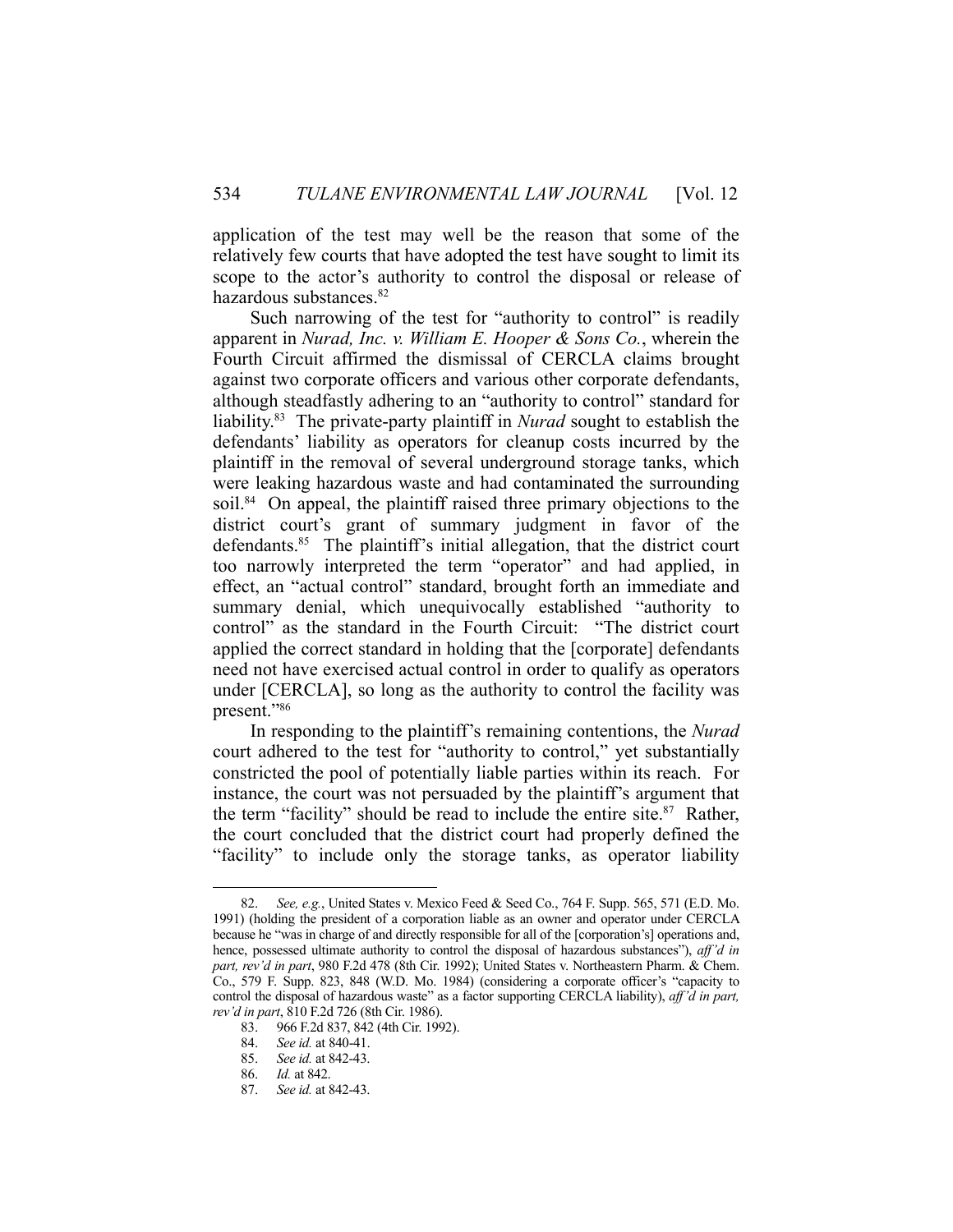extends only to those who had the "authority to control the area where the hazardous substances were located."88 This conclusion follows logically from the court's reasoning that CERCLA seeks to hold liable those who "possessed the authority to abate the damage caused by the disposal of hazardous substances but who declined to actually exercise that authority."<sup>89</sup> To this end, the definition of "facility" proposed by the plaintiff would impermissibly extend liability to parties lacking the requisite authority to act.<sup>90</sup> With specific regard to the corporate officer defendants and the plaintiff's final contention that the defendants possessed the requisite authority, regardless of the court's construction of the standard of liability, the Fourth Circuit agreed with the district court that the officers lacked the authority to control the facility or to prevent hazardous waste disposal.<sup>91</sup> Both defendants were vice presidents and minority stockholders of a corporation found liable, presumably as an owner and operator of the facility, for installing the tanks, disposing of hazardous substances in the tanks for nearly three decades, and then abandoning the tanks. $92$ However, the court found operator liability to be unwarranted because each officer's authority was, at all relevant times, subordinate to that of the president and majority stockholder, who exercised "ultimate authority" and "absolute control" over the corporation.<sup>93</sup>

 The *Nurad* court's approach, specifically its concern with an officer's unique authority to abate environmental harm, reflects the means by which courts can, and often do, limit the otherwise expansive scope of the "authority to control" standard.<sup>94</sup> However, the fact that the court did not find the corporate officers liable should not distract from the precedent established by the court's holding. Clearly, *Nurad* is appellate-level case law supporting the proposition

 <sup>88.</sup> *Id.* at 843.

 <sup>89.</sup> *Id.* at 842; *see also id.* at 843 ("The statute places accountability in the hands of those capable of abating further environmental harm.")

 <sup>90.</sup> *See id.* at 843.

 <sup>91.</sup> *See id.* at 844.

 <sup>92.</sup> *See id.* at 840, 844.

 <sup>93.</sup> *Id.* at 844 & n.4.

 <sup>94.</sup> *See, e.g.*, Robertshaw Controls Co. v. Watts Regulator Co., 807 F. Supp. 144, 152-53 (D. Me. 1992) (adopting a "prevention test" for officer liability based upon whether the officer "could have prevented the hazardous waste discharge"); United States v. Summit Equip. & Supplies, Inc., 805 F. Supp. 1422, 1430 (N.D. Ohio 1992) ("[I]n order to establish operator liability under CERCLA, the government must demonstrate that the individual had sufficient authority over the disposal operations to 'prevent or significantly abate' the release of hazardous substances that prompted the lawsuit.") (quoting Kelley v. Thomas Solvent Co., 727 F. Supp. 1554, 1561 (W.D. Mich. 1989)); Kelley *ex rel.* Michigan Natural Resources Comm'n v. ARCO Indus. Corp., 723 F. Supp. 1214, 1216-19 (W.D. Mich. 1989) (applying a test for officer liability based on the officer's authority to prevent and abate the release of hazardous substances).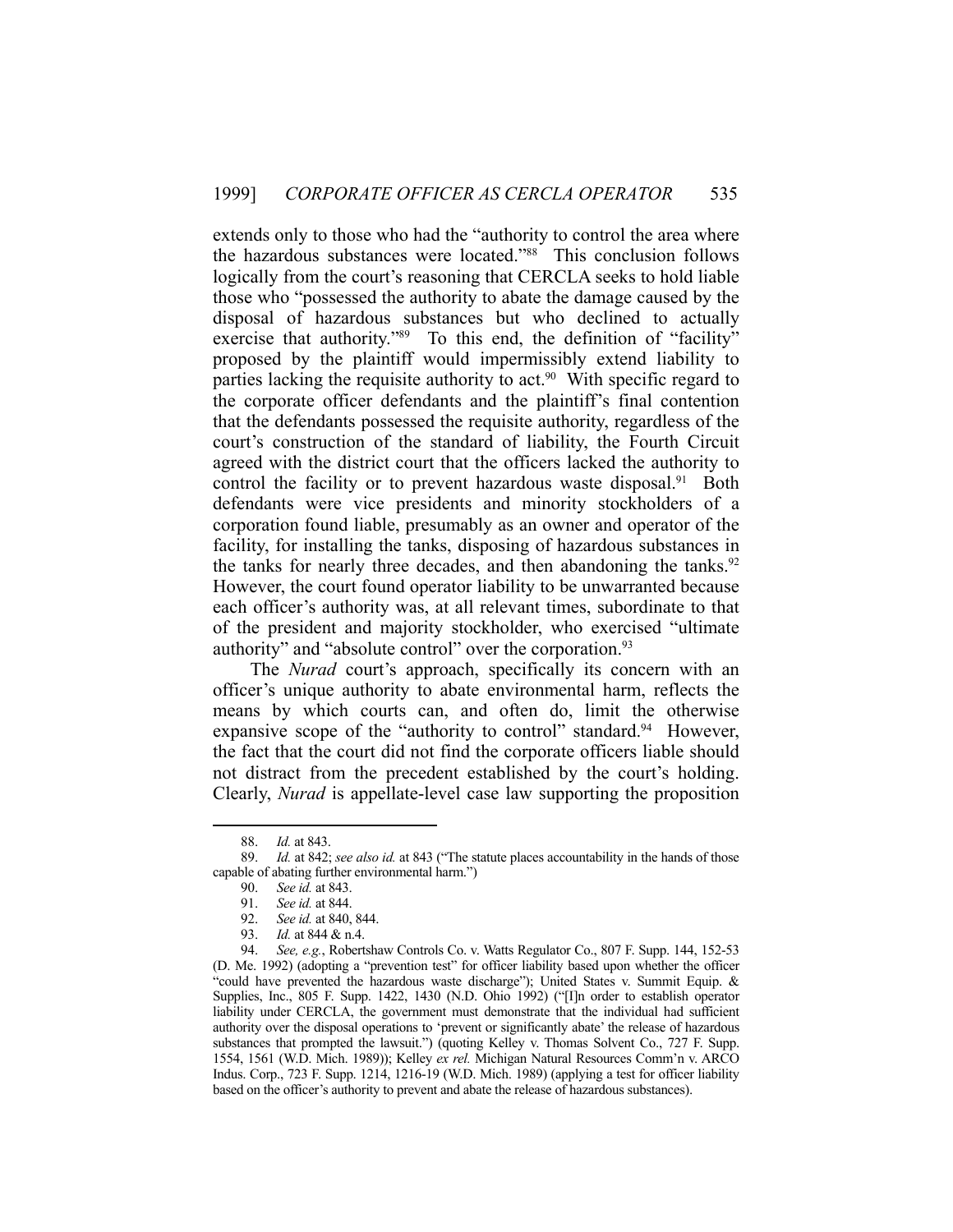that operator liability may be imposed upon an individual corporate officer absent any showing that the individual actually participated in activities or decisions leading to the CERCLA violation.<sup>95</sup> In this regard, the mere recurrence of "authority to control" as a basis for liability, aside from its actual impact upon the liability of corporate officers, has worked substantial confusion and concern among the corporate community.<sup>96</sup> "Authority to control" is often cited as, or implied to be, one of many factors supporting the imposition of liability and has therefore become the hallmark of poorly articulated and often inconsistent holdings that have the potential to greatly expand the liability of corporate actors.<sup>97</sup> Two leading circuit court opinions in this line of cases are the Fourth Circuit's decision in *United States v. Carolina Transformer Co.*, 98 and the holding of the Second Circuit in *New York v. Shore Realty Corp.*<sup>99</sup>

 Approximately six months after its holding in *Nurad*, the Fourth Circuit handed down yet another opinion addressing the liability of corporate officers as operators under CERCLA. In *Carolina Transformer*, the Fourth Circuit affirmed the district court's grant of summary judgment against two corporate officers of the facilityowning corporation, finding that there were no material issues of fact as to whether the officers operated the facility from which hazardous substances were released.100 Quoting extensively from the *Nurad*  opinion, the circuit court concluded that each officer had the requisite "authority to control" the facility during the time when hazardous

 <sup>95.</sup> *See, e.g.*, United States v. Carolina Transformer Co., 978 F.2d 832, 836-837 (4th Cir. 1992) (citing *Nurad* in support of an "authority to control" standard); City of N. Miami v. Berger, 828 F. Supp. 401, 409 (E.D. Va. 1993) (same); Farm Bureau Mut. Ins. Co. v. Porter & Heckman, Inc., 560 N.W.2d 367, 375 (Mich. Ct. App. 1996) (same); *see also* Carley, *supra* note 10, at 250 (noting that the "ability to control" approach in *Nurad* "illustrates that the traditional corporate law doctrine requiring personal participation may be eroding, at least in the Fourth Circuit").

 <sup>96.</sup> *See generally* sources cited note 17 (discussing the "erosion" of traditional corporate law doctrines under CERCLA).

 <sup>97.</sup> *See infra* notes 100-124 and accompanying text (discussing United States v. Carolina Transformer Co., 978 F.2d 832 (4th Cir. 1992), and New York v. Shore Realty Corp. 759 F.2d 1032 (2d. Cir. 1985)); *see also* United States v. Northeastern Pharm. & Chem. Co., 579 F. Supp. 823, 848 n.29, 849 (W.D. Mo. 1984) (noting that the defendant corporate officers participated in the planning and implementation of the corporation's disposal practices, yet citing each defendant's capacity to control hazardous waste disposal, authority to direct negotiations regarding waste disposal, and capacity to prevent and abate damage occasioned by hazardous waste disposal as sufficient to impose "owner and operator" liability), *aff'd in part, rev'd in part*, 810 F.2d 726 (8th Cir. 1986) (reversing district court determination that officers were liable as owners and operators).

 <sup>98. 978</sup> F.2d 832 (4th Cir. 1992).

 <sup>99. 759</sup> F.2d 1032 (2d. Cir. 1985).

 <sup>100.</sup> *See Carolina Transformer*, 978 F.2d at 837.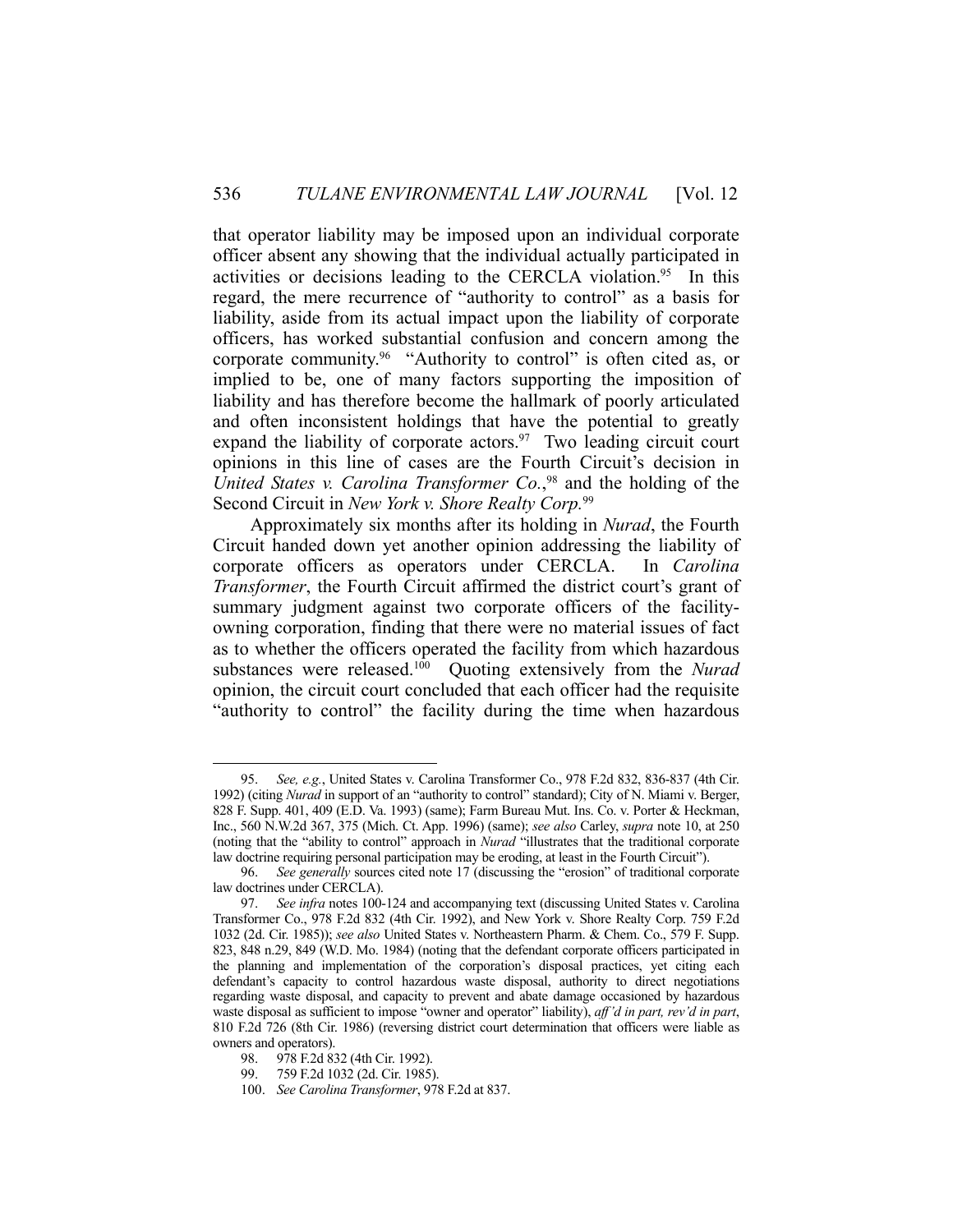substances were either deposited at, or released from, the facility.<sup>101</sup> The court, however, provided rather ambiguous support for its conclusion, citing the acknowledgement of one defendant "that he was 'in charge' of the company and that he was 'responsible' for what went upon the company's property," as well as an admission by the other defendant that "he operated or otherwise controlled operations on the property."102 Further complicating matters, the court ended its liability analysis with the summation that operator liability was properly imposed because each officer had a "right to control" the operations of the facility.103

 While the court's holding, particularly in its reliance on *Nurad*, clearly indicates that the Fourth Circuit standard of "authority to control" was maintained in *Carolina Transformer*, the substantive evidence upon which the court satisfied that standard is noticeably absent from the opinion. Indeed, the court conceded as much, noting that it had not discussed all of the relevant facts supporting the district court decision.104 A brief analysis of the district court's reasoning and the facts before the court raises the question of whether the holding affirmed on appeal, under the standard of "authority to control," was actually one based, at least in part, upon a showing of "actual control."<sup>105</sup>

 Among the facts found supporting the imposition of liability, the district court in *Carolina Transformer* noted that each officer was actively involved in the corporation's hazardous waste operations; one officer personally supervised the generation and handling of the waste, whereas the other officer exercised control over its disposal.<sup>106</sup> Furthermore, the court began its analysis of officer liability seemingly in accordance with the "actual control" standard, stating that corporate officers "can be held personally liable under CERCLA for activities over which they had direct control and supervision."107 The court, however, quickly dismissed any anticipations of strict adherence to corporate law doctrines by listing a myriad of factors to be considered in the determination of officer liability, including factors which are commonly considered in a test for "authority to

 <sup>101.</sup> *Id.* at 836-37.

 <sup>102.</sup> *Id.* at 837.

 <sup>103.</sup> *Id.*

 <sup>104.</sup> *See id.*

 <sup>105.</sup> *Cf.* Oswald & Schipani, *supra* note 3, at 287 (discussing the district court's holding in *Carolina Transformer*).

 <sup>106.</sup> United States v. Carolina Transformer Co., 739 F. Supp. 1030, 1037-38 (E.D.N.C. 1989).

 <sup>107.</sup> *Id.* at 1036.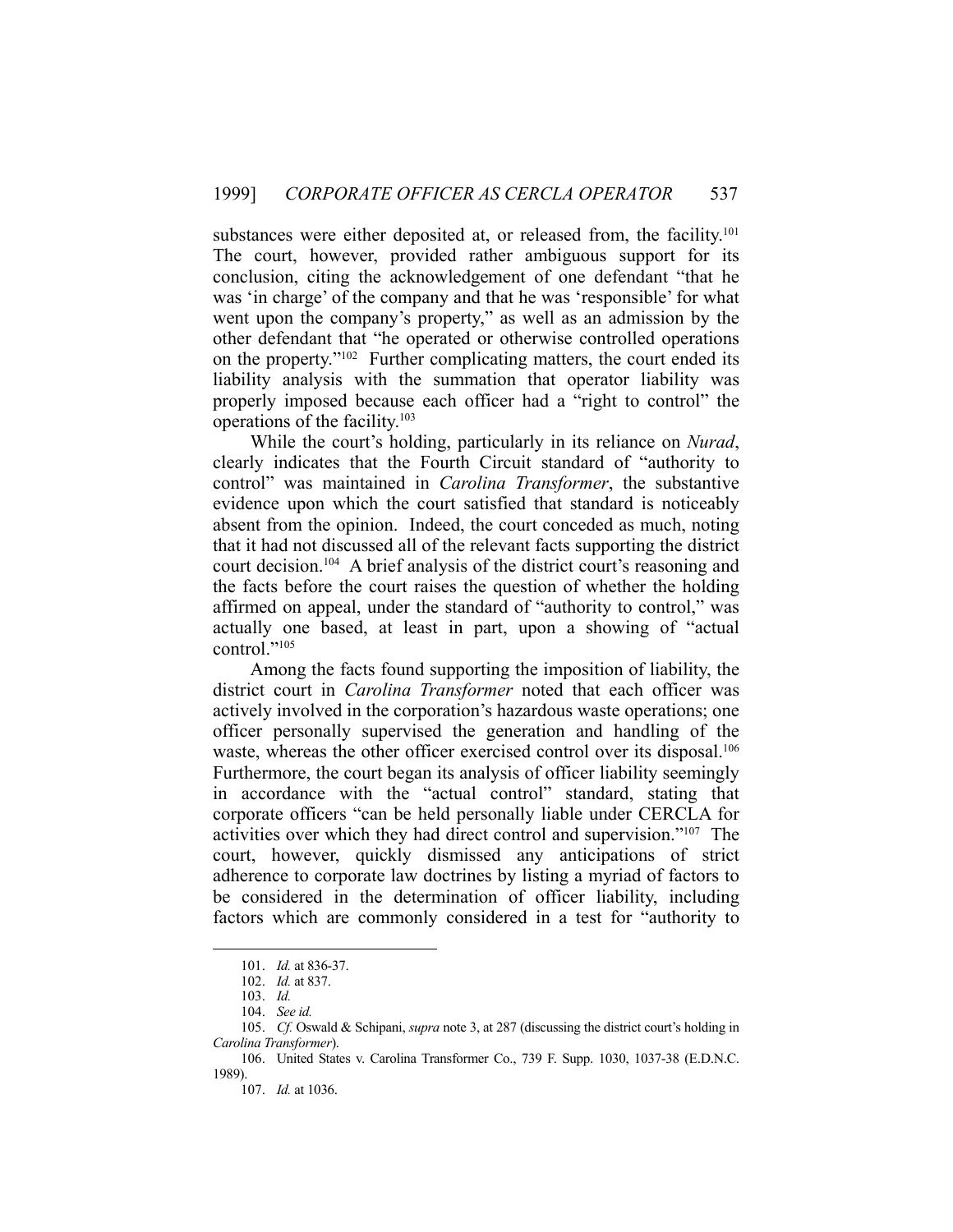control."108 Yet, while the court considered the majority of these factors in kind, it cited "significant participation" in the operations of the corporation, particularly those relating to the disposal of hazardous waste, as the "dominant consideration."<sup>109</sup> Thus, it would appear that the district court proceeded in its analysis of liability under a rather amorphous standard, giving substantial weight to a showing of actual participation in hazardous waste activities, yet notably not demanding such evidence.<sup>110</sup> Such an approach is certainly not precluded under the governing opinion in *Nurad*, wherein the court reasoned that a defendant's actual participation in disposal activities could justifiably be considered as evidence of the defendant's "authority to control" those activities, so long as the evidentiary significance of "actual control" was not inflated into a "dispositive legal requirement."111 However, the circuit court's failure, in *Carolina Transformer,* to reference evidence of "actual control" with any degree of specificity, although readily available in the district court's opinion, suggests that the evidentiary significance of "actual control" in the Fourth Circuit is a mere fiction post-*Nurad*; "authority to control—not actual control—[is] the appropriate standard" in the Fourth Circuit. $112$ 

 The Second Circuit's opinion in *New York v. Shore Realty Corp.* provides yet another avenue to liability for corporate officers, which is somewhat different than the Fourth Circuit approach though no less confusing.113 Although some courts cite to *Shore Realty* in support of the test for "actual control,"114 the holding is also regarded as one of the few circuit court decisions applying, in part, an "authority to control" standard.<sup>115</sup> In determining that the defendant officer and shareholder was liable as an owner or operator of a hazardous waste disposal site, the Second Circuit first noted a statutory exclusion in

 <sup>108.</sup> *See id.* at 1036-37.

 <sup>109.</sup> *Id.* at 1037.

 <sup>110.</sup> The court's continued liability analysis supports this conclusion. Following its consideration of "significant participation" and its resulting determination of liability, the district court noted that the defendants were "also liable under the theory that a corporate officer may be held individually liable for the torts of a corporation where the corporate officer participates in the tortious activity." *Id.* at 1038. Although it is hard to imagine a more definite statement of the corporate doctrine, the court again concluded that factors indicative of an "authority to control" standard may be considered to establish individual liability under the common law. *See id.*

 <sup>111.</sup> Nurad, Inc. v. William E. Hooper & Sons Co., 966 F.2d 837, 842 (4th Cir. 1992).

 <sup>112.</sup> *Id.*

 <sup>113. 759</sup> F.2d 1032 (2d Cir. 1985).

 <sup>114.</sup> *See* United States v. Gurley, 43 F.3d 1188, 1193 (8th Cir. 1994); *Nurad*, 966 F.2d at 842

 <sup>115.</sup> *See* Oswald & Schipani, *supra* note 3, at 285-86; *see also* Carley, *supra* note 10, at 248-49.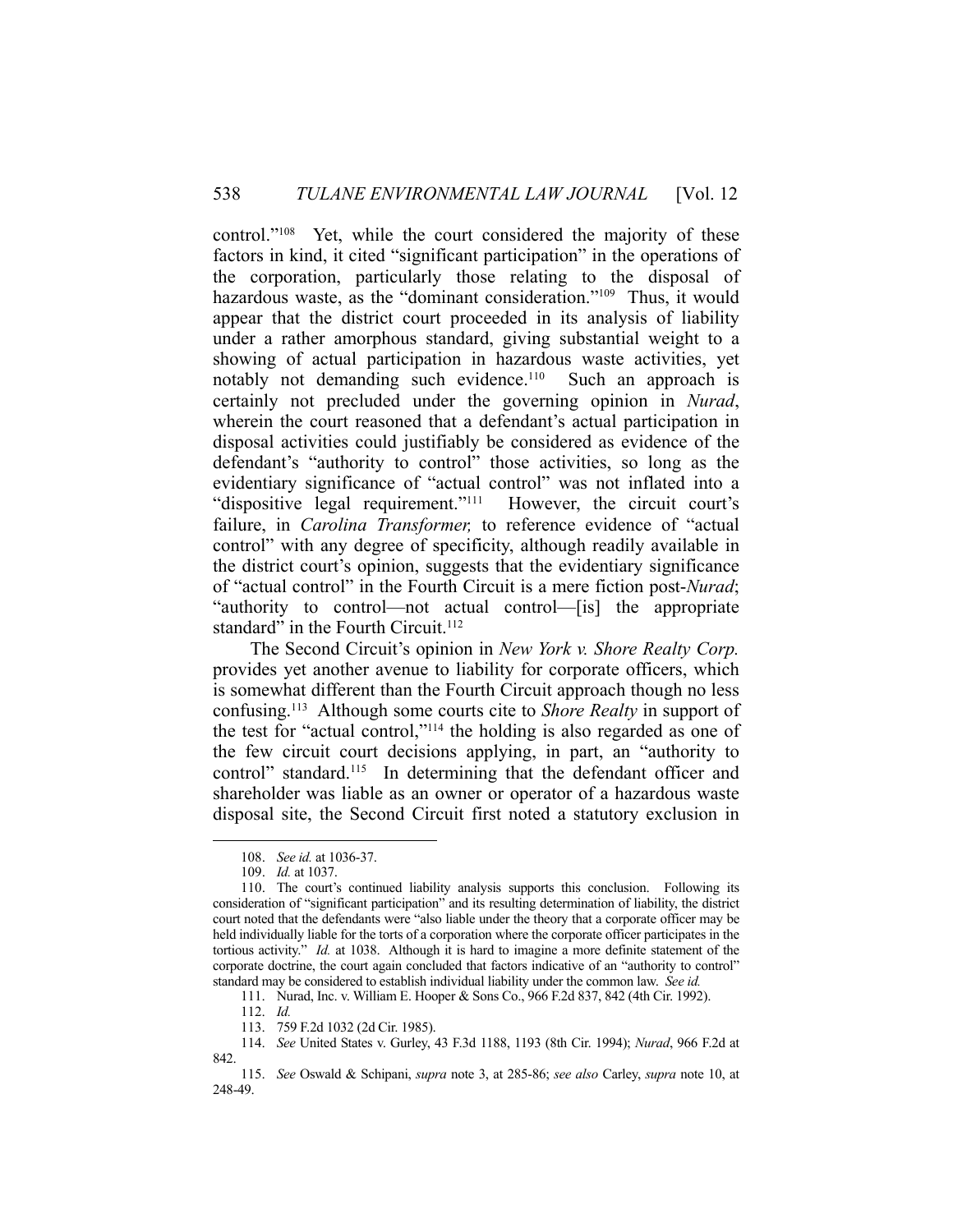the definition of "owner or operator," provided as part of the lender liability amendment, for "a person who, without participating in the management of a . . . facility, holds indicia of ownership primarily to protect his security interest in the . . . facility."116 The court then read this exclusion to imply "that an owning stockholder who manages the corporation . . . is liable under CERCLA as an 'owner or operator.'"117 Under this rationale, an exclusion from consideration as an "owner or operator" of a facility, provided for a lender or like other who holds an "indicia of ownership" in a facility for the purpose of protecting a security interest therein, but who has not participated in the management of the facility, in turn extends liability to individual shareholders involved only in the management of the corporation owning the facility.<sup>118</sup> Such a conclusion effectively construes an express statutory provision, limiting the scope of CERCLA liability, to provide cause to impose direct liability upon individual shareholders who would otherwise be protected by traditional notions of corporate separateness and limited liability.<sup>119</sup>

 Possibly seeking to rest its holding on something more solid than this strained construction of the statute, the *Shore Realty* court abruptly ended its analysis of CERCLA liability with the conclusory statement that, "[i]n any event," the defendant was "in charge of the operation of the facility in question, and as such is an 'operator' within the meaning of CERCLA."<sup>120</sup> Yet, regardless of the basis relied upon to establish liability, the Second Circuit's reasoning does not preclude the inference, and in fact suggests, that liability may be

 <sup>116. 42</sup> U.S.C. § 9601(20)(A) (1997); *see Shore Realty Corp.*, 759 F.2d at 1052. This exclusion was provided for in the Asset Conservation, Lender Liability and Deposit Insurance Protection Act of 1996, 42 U.S.C. §§ 9601(20)(A)-(G), 9607(n) (1997). *See supra* notes 19-21 and accompanying text.

 <sup>117.</sup> *Shore Realty Corp.*, 759 F.2d at 1052.

 <sup>118.</sup> *See* United States v. Nicolet, Inc., 712 F. Supp. 1193 (E.D. Pa. 1989).

Courts have generally concluded that the exemption from liability [found in Section 101(20) of CERCLA, 42 U.S.C. § 9601(20)] gives rise to an inference that an individual who owns stock in a corporation and who actively participates in its management can be held liable for cleanup costs incurred as a result of improper disposal by the corporation.

*Id*. at 1203 (emphasis omitted) (alteration in original) (quoting United States v. Mirabile, No. 84- 2280, slip op. at 4-5 (E.D. Pa. Sept. 4, 1985)); *see also* United States v. Northeastern Pharm. & Chem. Co., 579 F. Supp. 823, 848 n.15 (W.D. Mo. 1984) (concluding that section 9601(20)(A) "literally reads that a person who owns an interest in a facility and is actively participating in its management can be held liable for the disposal of hazardous waste"), *aff'd in part, rev'd in part*, 810 F.2d 726 (8th Cir. 1986).

 <sup>119.</sup> *Cf.* Dennis, *supra* note 17, at 1399 (noting and providing criticism of this approach to liability "for seemingly transforming an express statutory exception to liability for lenders into a new avenue of liability").

 <sup>120. 759</sup> F.2d at 1052.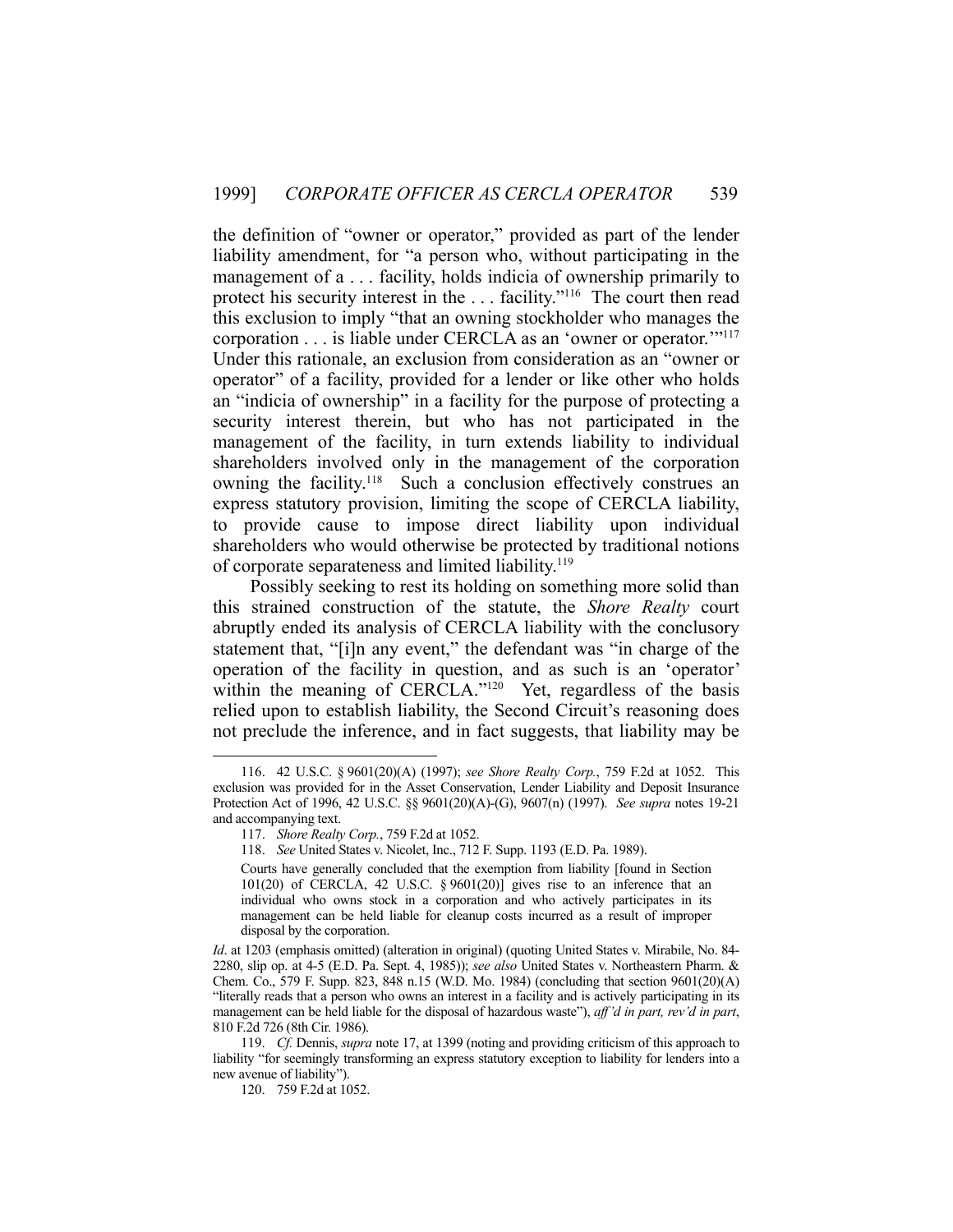imposed upon an individual officer or shareholder absent a showing that the individual had any actual control over or participation in activities involving the disposal of hazardous substances.121 However, here again, further analysis of the court's decision reveals that considerations of "actual control" may have had a role in the ultimate outcome of the case.122 In discussing yet another basis for liability, under state law for abatement of a nuisance, the court expressly recognized "that a corporate officer who controls corporate conduct and thus is an active individual participant in that conduct is liable for the torts of the corporation." $123$  Thus, in marked contrast to its analysis of liability under CERCLA, the court adhered to the corporate doctrine to impose liability under state law, finding it "beyond dispute" that the defendant officer "specifically directs, sanctions, and actively participates" in the maintenance of the nuisance.124

 Although the underlying facts of both *Carolina Transformer* and *Shore Realty* suggest that the defendants would have also been found liable under the alternative test for "actual control," and that therefore the courts reached the correct result, the precedential effect of these cases lingers as a threat to erode traditional principles of corporate law. If followed by other courts solely for their statements of law, the holdings of the Second and Fourth Circuits have the potential to expand the bounds of CERCLA liability beyond the corporate doctrine.

## IV. *UNITED STATES V. BESTFOODS*

## *A. Background: Confusion in Corporate Parent Liability*

Prior to the Supreme Court's holding in *United States v. Bestfoods*, 125 confusion similar to that surrounding the issue of officer liability plagued determinations of corporate parent liability under

<u>.</u>

 <sup>121.</sup> *Compare* Dennis, *supra* note 17, at 1400 (arguing that courts mistakenly construe the lender exclusion to impose liability on persons "regardless of whether they are in fact owners or operators or otherwise actively involved in the release of hazardous substances"), *with* Oswald & Schipani, *supra* note 3, at 285 (noting that *Shore Realty* "arguably moves toward holding an individual personally liable based solely upon his or her status in the corporation"), *and* Carley, *supra* note 10, at 249 (noting that *Shore Realty* "appears to move toward holding an individual liable based on ability to control").

 <sup>122.</sup> *See* Oswald & Schipani, *supra* note 3, at 285-86.

 <sup>123.</sup> *Shore Realty*, 759 F.2d at 1052.

 <sup>124.</sup> *Id.*

 <sup>125. 118</sup> S. Ct. 1876 (1998).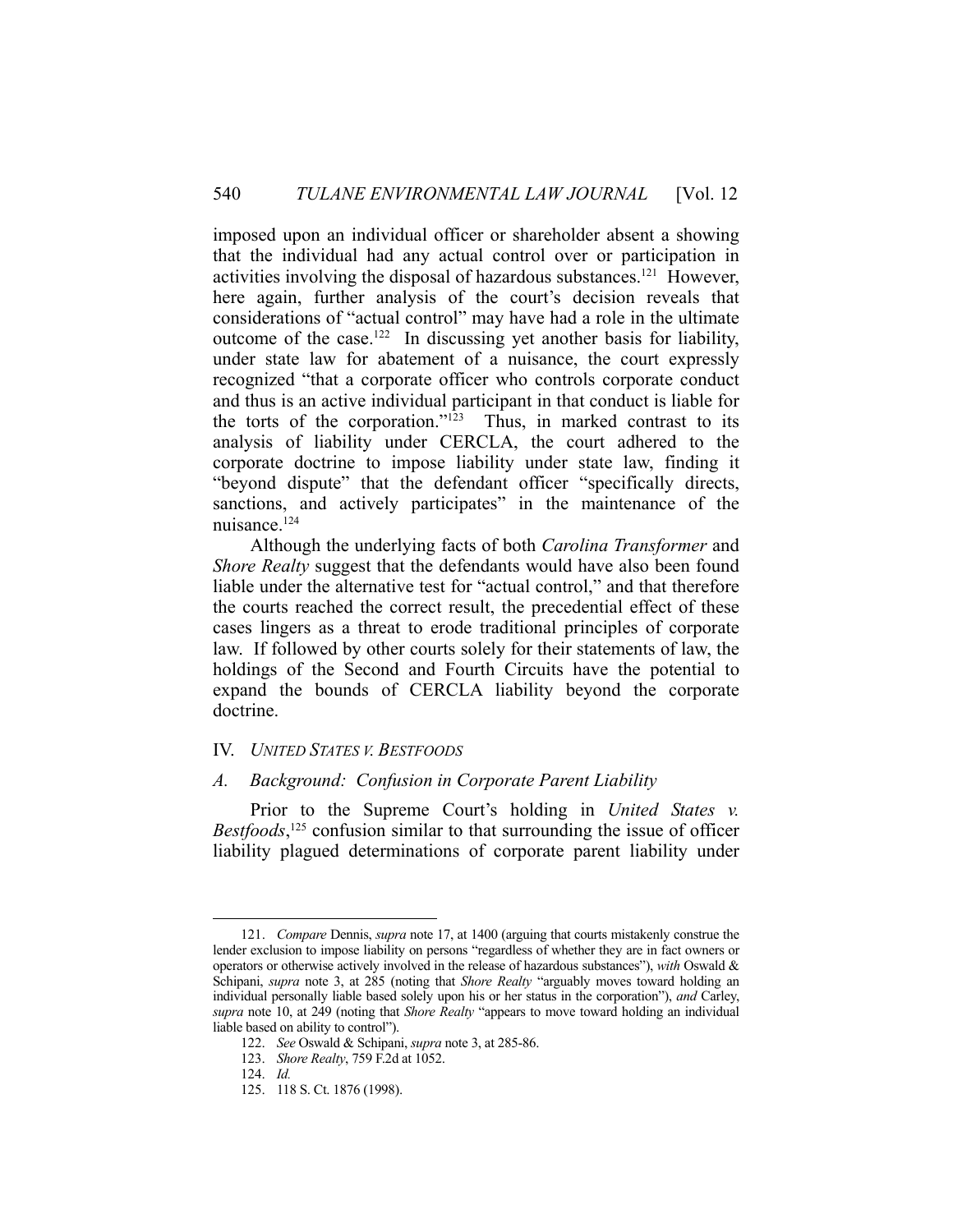CERCLA.126 The circuits had developed three prevailing and differing approaches to the issue of a parent corporation's liability as an operator of a facility owned or operated by its subsidiary. The standard most respectful of the corporate form, adopted by only the Fifth and Sixth Circuits, demanded that the corporate veil be pierced under traditional principles of corporate law before the parent could incur liability under CERCLA for the acts of its subsidiary.127 An alternative, control analysis, adopted by a majority of the circuits, focused on the parent's control over the subsidiary corporation.<sup>128</sup> Under this standard, a parent corporation is held liable when it has exercised actual and substantial control over the activities of the subsidiary.<sup>129</sup> A final, more relaxed control analysis, substantially similar to the "authority to control" test under officer liability, was applied by the Fourth and Ninth Circuits.<sup>130</sup> This standard imposed operator liability upon a parent having the ability or authority to control the activities of the subsidiary.<sup>131</sup>

## *B. Analysis: The Supreme Court's Holding*

 The Supreme Court's decision in *Bestfoods* reduced the chaos of corporate parent liability under CERCLA to two distinct tests: derivative liability and direct liability.<sup>132</sup> A parent corporation may be held derivatively liable for its subsidiary's ownership or operation of a polluting facility only upon a showing that the corporate veil has been pierced.<sup>133</sup> However, when the parent itself has actively managed, and exercised control over, the operations of the facility, the parent may be held directly liable as a CERCLA "operator."<sup>134</sup> In establishing these

134. *See id.* at 1886-87.

 <sup>126.</sup> *See* Silecchia, *supra* note 6, at 124-38 (discussing the nature and origins of the parent liability issue).

 <sup>127.</sup> *See* Joslyn Mfg. Co. v. T.L. James & Co., 893 F.2d 80 (5th Cir. 1990); United States v. Cordova Chem., 113 F.3d 572 (6th Cir. 1997), *vacated and remanded sub nom*. United States v. Bestfoods, 118 S. Ct. 1876 (1998).

 <sup>128.</sup> *See* Silecchia, *supra* note 6, at 140 (noting that the actual control test is the "majority liability theory").

 <sup>129.</sup> *See, e.g.*, United States v. Kayser-Roth Corp., 910 F.2d 24 (1st Cir. 1990).

 <sup>130.</sup> *See* United States v. Carolina Transformer Co., 978 F.2d 832 (4th Cir. 1992); Kaiser Aluminum & Chem. Corp. v. Catellus Dev. Corp., 976 F.2d 1338 (9th Cir. 1992).

 <sup>131.</sup> *See Carolina Transformer,* 978 F.2d at 832.

 <sup>132. 118</sup> S. Ct. 1876, 1884-87 (1998).

 <sup>133.</sup> *See id.* at 1885-86 & n.10. Although the Court cited veil piercing as a "fundamental principle of corporate law," it declined to address the issue of whether a court, when determining whether the corporate veil has been pierced, should apply state law or federal common law. *Id.* at 1885 (noting "significant disagreement among courts and commentators over whether, in enforcing CERCLA's indirect liability, courts should borrow state law, or instead apply a federal common law of veil piercing," yet declining to address an issue not presented in the case).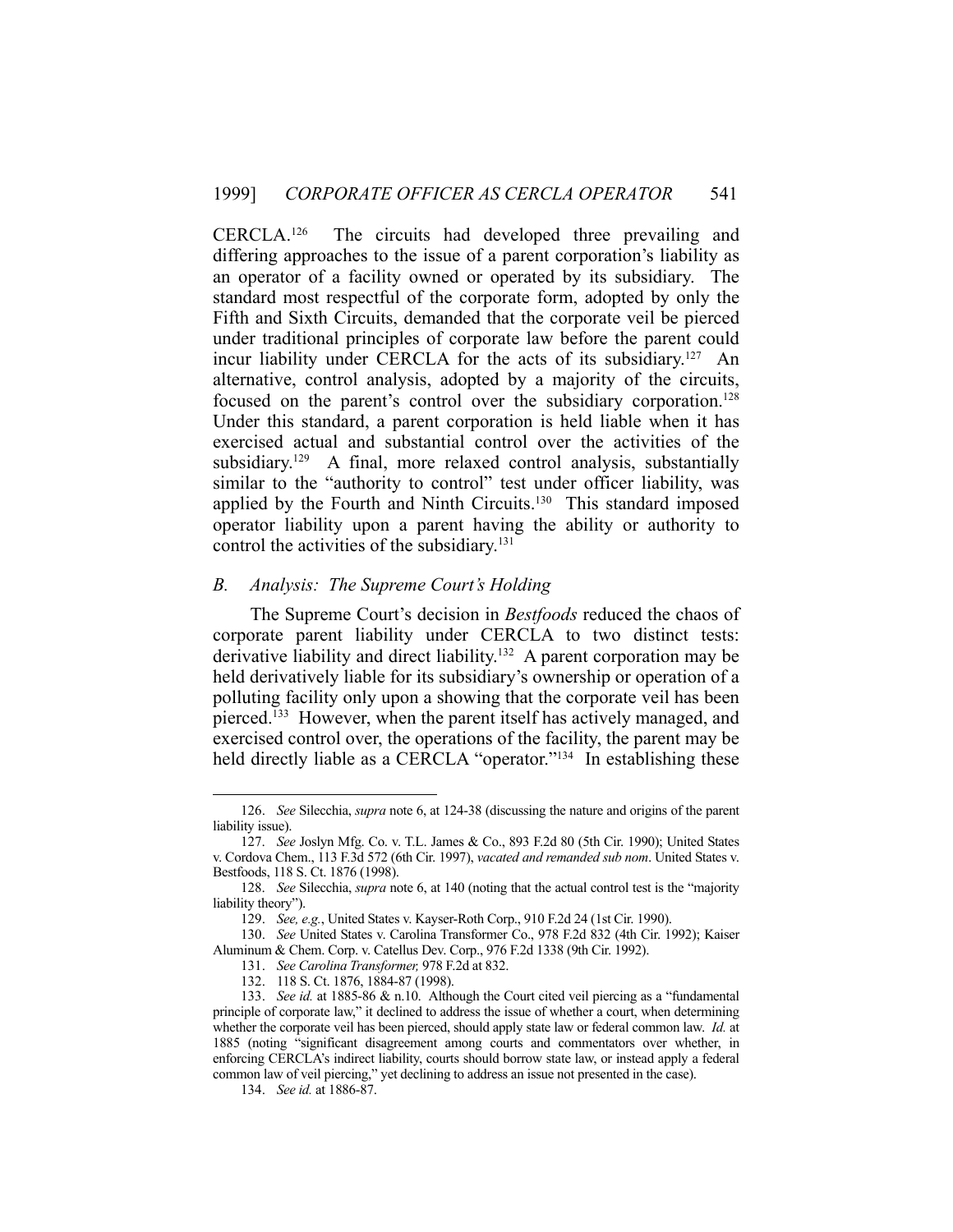tests, the Court went beyond concerns unique to parent corporations and addressed broader issues of corporate law and CERCLA operator liability. Accordingly, a thorough analysis of the Court's approach to the problem, which reveals the considerations of the Court in drafting these tests, may provide guidance to courts determining the liability of individual corporate officers.

#### 1. Derivative Liability

 The test for derivative liability reflects the Court's refusal to disregard traditional corporate law theories where the only argument for doing so is that the cause of action is based upon CERCLA.<sup>135</sup> Faced with a statute silent as to the specific liability of corporate actors, the Court refused to expand the statutory language of CERCLA so as to abrogate or rewrite foundational principles of corporate law so "deeply 'ingrained in our economic and legal systems."<sup>136</sup> Such principles cannot be overlooked in the often blinding search for ever deeper pockets, nor may they be abandoned simply because the focus of the search is more nobly stated in terms of CERCLA's remedial goals.137 If the liability of a corporate actor may be derived from the acts of another, that derivative liability must be found in the existing body of corporate law, it may not be presumed from congressional silence.138 Absent cause to pierce the corporate veil and disregard the corporate form, mere ownership and control of the subsidiary does not suffice to vest the actions of the subsidiary upon the parent, regardless of whether those actions implicate CERCLA liability.<sup>139</sup>

 <sup>135.</sup> *See id.* at 1885; *see also id.* at 1889 (citing as error the district court's treatment of "CERCLA as though it displaced or fundamentally altered common law standards limited liability").

 <sup>136.</sup> *Id.* at 1884 (quoting Douglas & Shanks, *Insulation from Liability Through Subsidiary Corporations*, 39 YALE L.J. 193 (1929)); *see also id.* at 1889 (concluding that "a relaxed, CERCLA-specific rule of derivative liability that would banish traditional standards and expectations from the law of CERCLA liability . . . does not arise from congressional silence, and CERCLA's silence is dispositive").

 <sup>137.</sup> *See id.* at 1885 (upholding the doctrine of limited liability although "respect for corporate distinctions when the subsidiary is a polluter has been severely criticized") (citing Note, *Liability of Parent Corporations for Hazardous Waste Cleanup and Damages*, 99 HARV. L. REV. 986 (1986)); *see also* Lynda J. Oswald, *Bifurcation of the Owner and Operator Analysis Under CERCLA: Finding Order in the Chaos of Pervasive Control*, 72 WASH. U.L.Q. 223, 282 (1994) ("CERCLA's policy objective of making the polluter pay should not be used to overcome traditional protections of the corporate form.").

 <sup>138.</sup> *See Bestfoods,* 118 S. Ct. at 1885.

 <sup>139.</sup> *See id.* at 1884-85.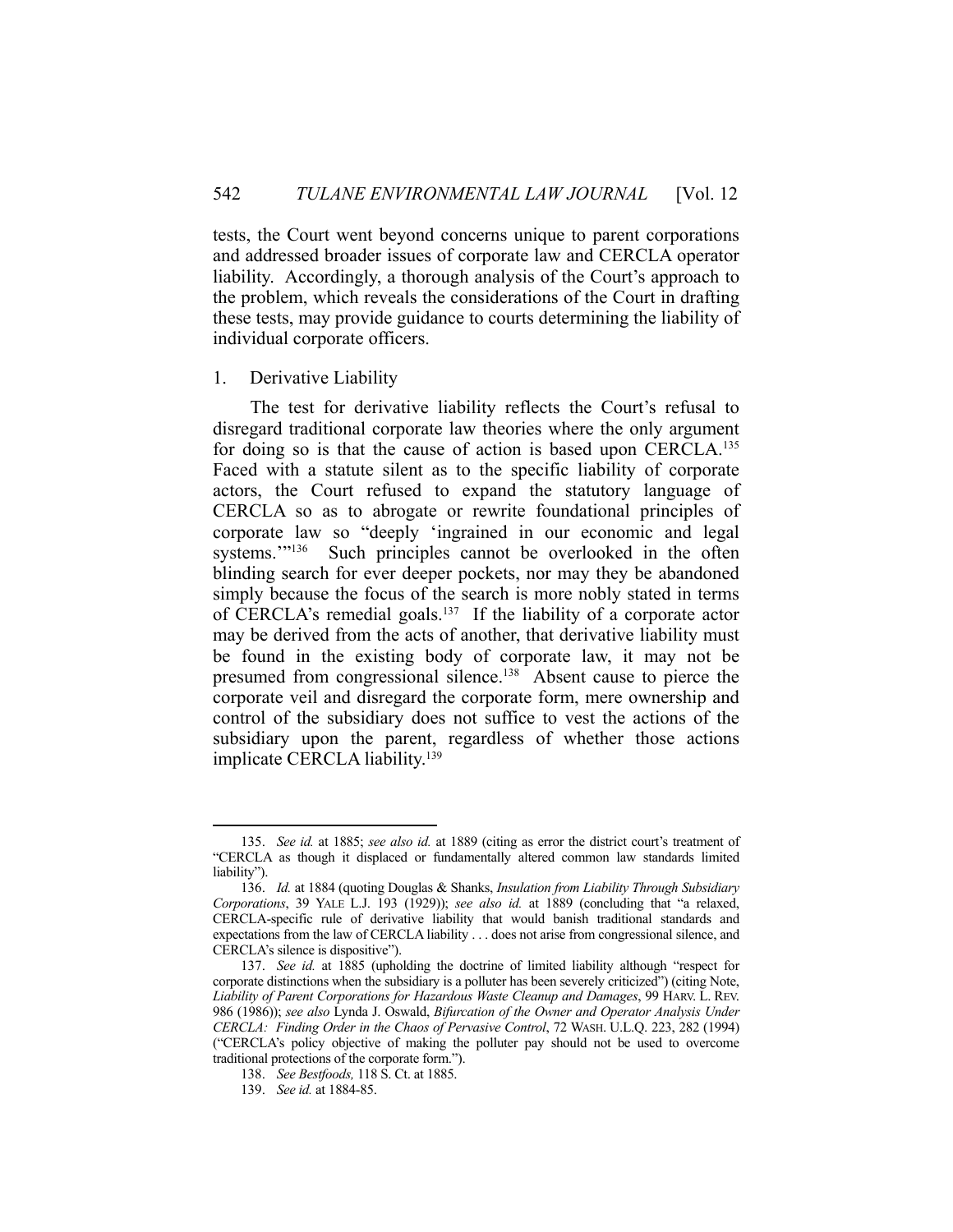## 2. Direct Liability

 In establishing the test for direct liability, the Court was again respectful of corporate law doctrines and first sought justification under the common law for holding a corporate parent directly liable as an operator of its subsidiary's facility.140 Applying traditional principles of agency law, the Court concluded that in the determination of direct liability, the parent-subsidiary relationship is irrelevant; nothing in the entire body of corporate law displaces the rule that a parent is directly liable for the acts of its agents.<sup>141</sup> Whereas derivative liability is limited by the rules of veil-piercing, the corporate veil cannot shield the parent from direct liability when the parent itself, through its agents, acts as an operator of the subsidiary's facility.<sup>142</sup> Turning to the language of the statute, the Court opined that "CERCLA's 'operator' provision is concerned primarily with direct liability for one's own actions."<sup>143</sup> CERCLA's silence regarding the specific liability of corporate actors does not foreclose parent liability. On the contrary, any operator of a polluting facility is directly liable under CERCLA; the operator's corporate status, or lack thereof, is immaterial to the issue of liability.<sup>144</sup>

 As the Court aptly noted, articulation of the principle of direct liability is a rather unremarkable exercise, requiring only the application of hornbook law and a plain reading of the statute at issue.<sup>145</sup> The difficulty arises in defining that conduct which warrants the label of CERCLA "operator" and the resulting imposition of liability.<sup>146</sup> Seeking to refine a dictionary-derived definition "for purposes of CERCLA's concern with environmental contamination," the Court concluded that "an operator must manage, direct, or conduct operations specifically related to pollution, that is, operations having

 <sup>140.</sup> *See id.* at 1886.

 <sup>141.</sup> *See id.* ("The fact that a corporate subsidiary happens to own a polluting facility operated by its parent does nothing, then, to displace the rule that the parent 'corporation is [itself] responsible for the wrongs committed by its agents in the course of its business' . . . . If any such act of operating a corporate subsidiary's facility is done on behalf of a parent corporation, the existence of the parent-subsidiary relationship . . . is simply irrelevant to the issue of direct liability." (quoting Mine Workers v. Coronado Coal Co., 259 U.S. 344, 395 (1922))).

 <sup>142.</sup> *See id.* at 1886.

 <sup>143.</sup> *Id.*

 <sup>144.</sup> *See id.* ("Under the plain language of the statute, any person who operates a polluting facility is directly liable for the costs of cleaning up the pollution. This is so regardless of whether that person is the facility's owner, the owner's parent corporation or business partner, or even a saboteur who sneaks into the facility at night to discharge its poisons out of malice." (citation omitted)).

 <sup>145.</sup> *See id.* at 1887 (concluding that a parent may be directly liable for operation of its subsidiary's facility and noting that "[t]his much is easy to say").

 <sup>146.</sup> *See id.*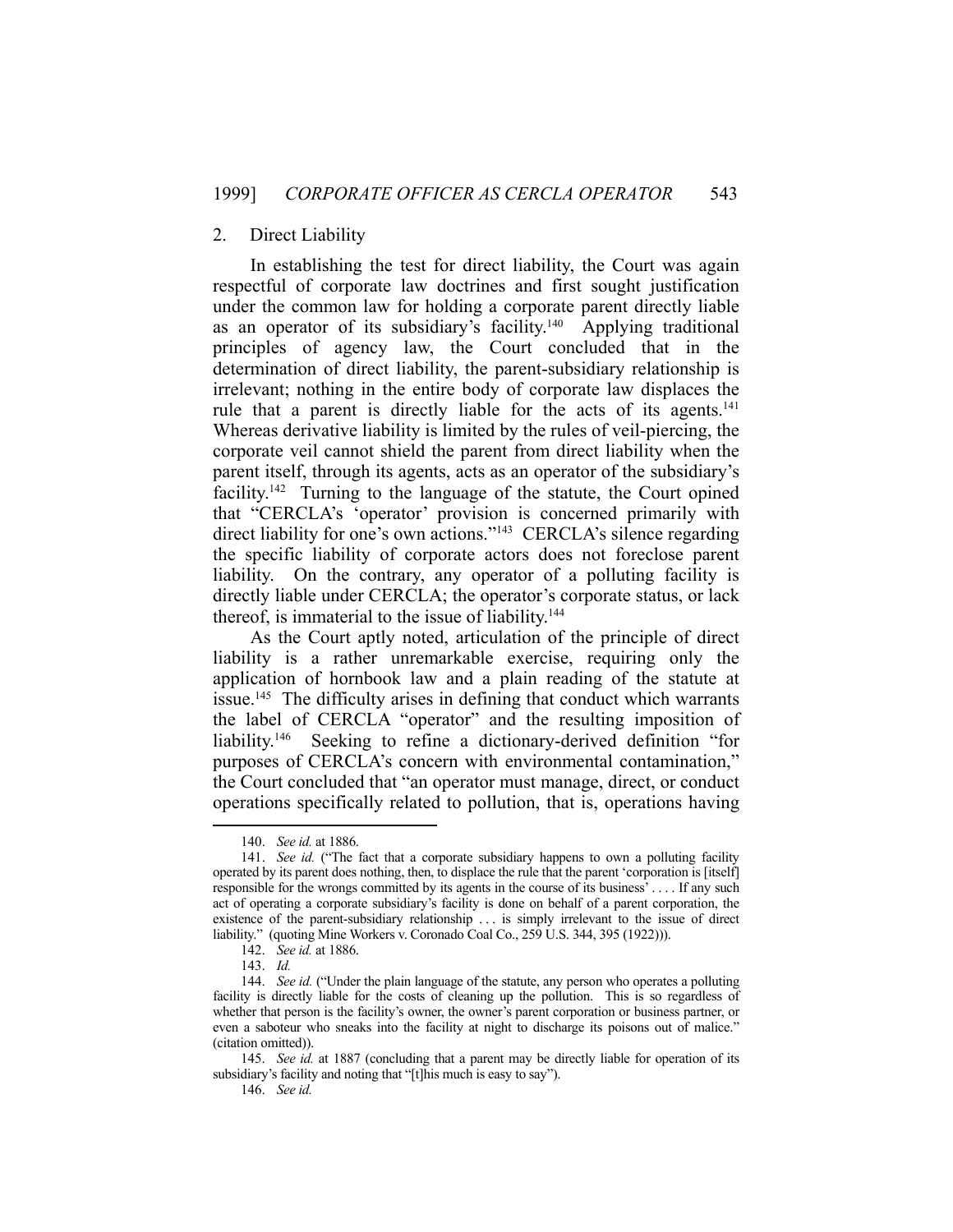to do with the leakage or disposal of hazardous waste, or decisions about compliance with environmental regulations."147 Such conduct presupposes "something more than the mere mechanical activation of pumps and valves," and is to be distinguished from routine corporate behavior occasioned by the parent-subsidiary relationship.<sup>148</sup> Thus, a corporate actor whose involvement with the facility is akin to that of a prudent investor need not fear being held liable as a CERCLA operator; indirect involvement with the facility, through supervision of the general affairs of the facility-controlling corporation, is more appropriately considered oversight, not operation.<sup>149</sup>

## V. APPLICATION OF *BESTFOODS* TO CORPORATE OFFICER LIABILITY

## *A. Application in Theory*

 In theory, the *Bestfoods* decision should at last focus the attention of all the circuits on the corporate officer's personal participation in the activities resulting in the CERCLA violation and reign in those circuits that have imposed liability upon a finding of less than "actual control." With regard to its treatment of corporate law, the Court's holding in *Bestfoods* clearly implies that courts addressing the issue of officer liability should seek to harmonize CERCLA's broad remedial goals with existing protections afforded corporate actors under the common law. The Court unequivocally held that CERCLA's silence regarding the liability of corporate actors, whether a reflection of congressional intent to preserve existing law or simply a result of poor statutory construction, cannot be interpreted so as to abrogate or rewrite well-established doctrines of corporate law.<sup>150</sup> Furthermore, the Court's statutory interpretation of CERCLA provides for the imposition of operator liability only upon those officers who "manage, direct, or conduct," or who are otherwise intimately involved in the corporation's hazardous waste operations.<sup>151</sup> Thus, findings of "authority to control" are inapplicable to the determination of liability; such evidence does not suffice as a basis for liability, nor should it be allowed to confuse the issue in a decision otherwise supported by a showing of "actual control."

 <sup>147.</sup> *Id.* 

 <sup>148.</sup> *Id.* at 1889.

 <sup>149.</sup> *See id.* (noting that "'monitoring of the subsidiary's performance, supervision of the subsidiary's finance and capital budget decisions, and articulation of general policies and procedures, should not give rise to direct liability'" (quoting Oswald, *supra* note 137, at 282)).

 <sup>150.</sup> *See id.* at 1885.

 <sup>151.</sup> *See id.* at 1887.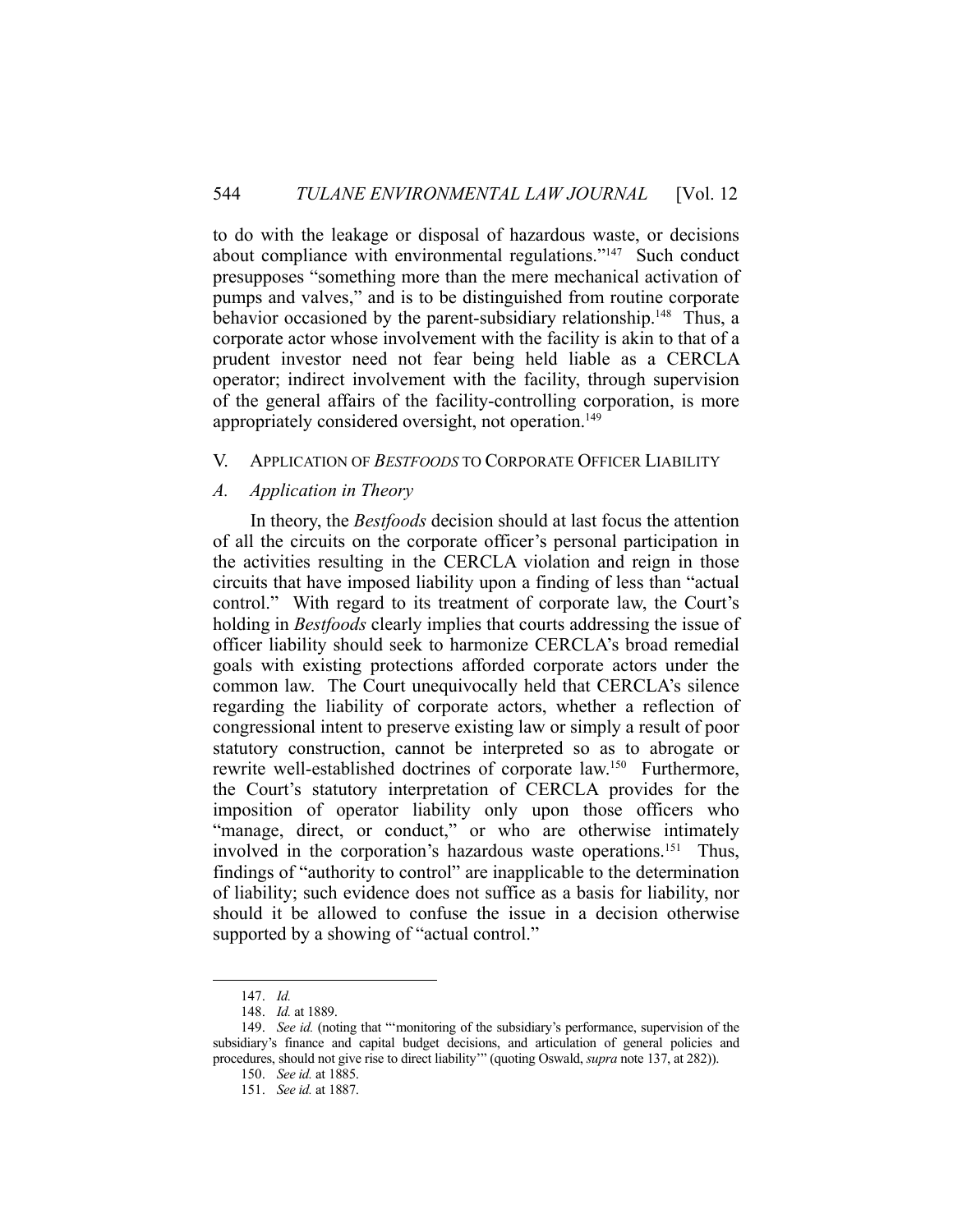However, while many commentators may applaud the Court for its respect for the corporate form,<sup>152</sup> some may find the Court's application of the veil-piercing doctrine in the context of operator liability rather surprising.<sup>153</sup> The Court expressly rejected any argument that a parent corporation could only incur derivative liability under CERCLA as an owner, concluding instead that a parent could be held derivatively liable as an operator of its subsidiary's facility.<sup>154</sup> Thus, while the Court's approach to the corporate doctrine appears marked by caution, so as not to expand the liability of corporate actors beyond traditional limits, the Court was nevertheless mindful of CERCLA's remedial goals and did not hesitate to allow the imposition of liability where such liability was not foreclosed under the common law. This willingness to interpret CERCLA to the limits of traditional corporate law suggests that the Eighth Circuit's test in *United States v. Gurley*, which required not only a showing of "actual control," but also a prerequisite authority to take such action, is an overly protective construction of the statute.155 Indeed, in this regard, the Court in *Bestfoods* noted that "even a saboteur who sneaks into the facility at night to discharge its poisons out of malice" may be held liable as an operator under CERCLA.<sup>156</sup>

## *B. Application in Practice*

1

 Once in practice, the Bestfoods decision had an immediate impact upon the determination of individual corporate actor liability under CERCLA. Just seven days after delivering its landmark holding, the Supreme Court vacated the Sixth Circuit's ruling in *Donahey v. Bogle* and remanded for further consideration in light of *Bestfoods*. 157 The approach taken by the Sixth Circuit in *Donahey*, throughout the proceedings prior to remand, reflects the substantial

 <sup>152.</sup> *See, e.g.*, Hockley & Smith, *supra* note 10 (noting that "*Bestfoods* significantly will impact most of the circuits because the majority of circuits have abandoned the fundamental concepts of corporate limited liability in the context of CERCLA").

 <sup>153.</sup> *See* Oswald, *supra* note 137, at 282 (arguing that operator liability may only arise directly from the parent's operation of the subsidiary's facility and that "[f]actors that tend to support piercing, ... that are unrelated to the operation of the facility, should not give rise to liability").

 <sup>154.</sup> *See Bestfoods*, 118 S. Ct. at 1886 n.10 ("If a subsidiary that operates, but does not own, a facility is so pervasively controlled by its parents for a sufficiently improper purpose to warrant veil piercing, the parent may be held derivatively liable for the subsidiary's acts as an operator.").

 <sup>155. 43</sup> F.3d 1188 (8th Cir. 1994); *see supra* text accompanying notes 59-68.

 <sup>156.</sup> *Bestfoods*, 118 S. Ct. at 1886.

 <sup>157. 129</sup> F.3d 838 (6th Cir. 1997) (en banc), *cert. granted, vacated sub nom.* Donahey v. Livingstone, 118 S. Ct. 2317 (U.S. 1998).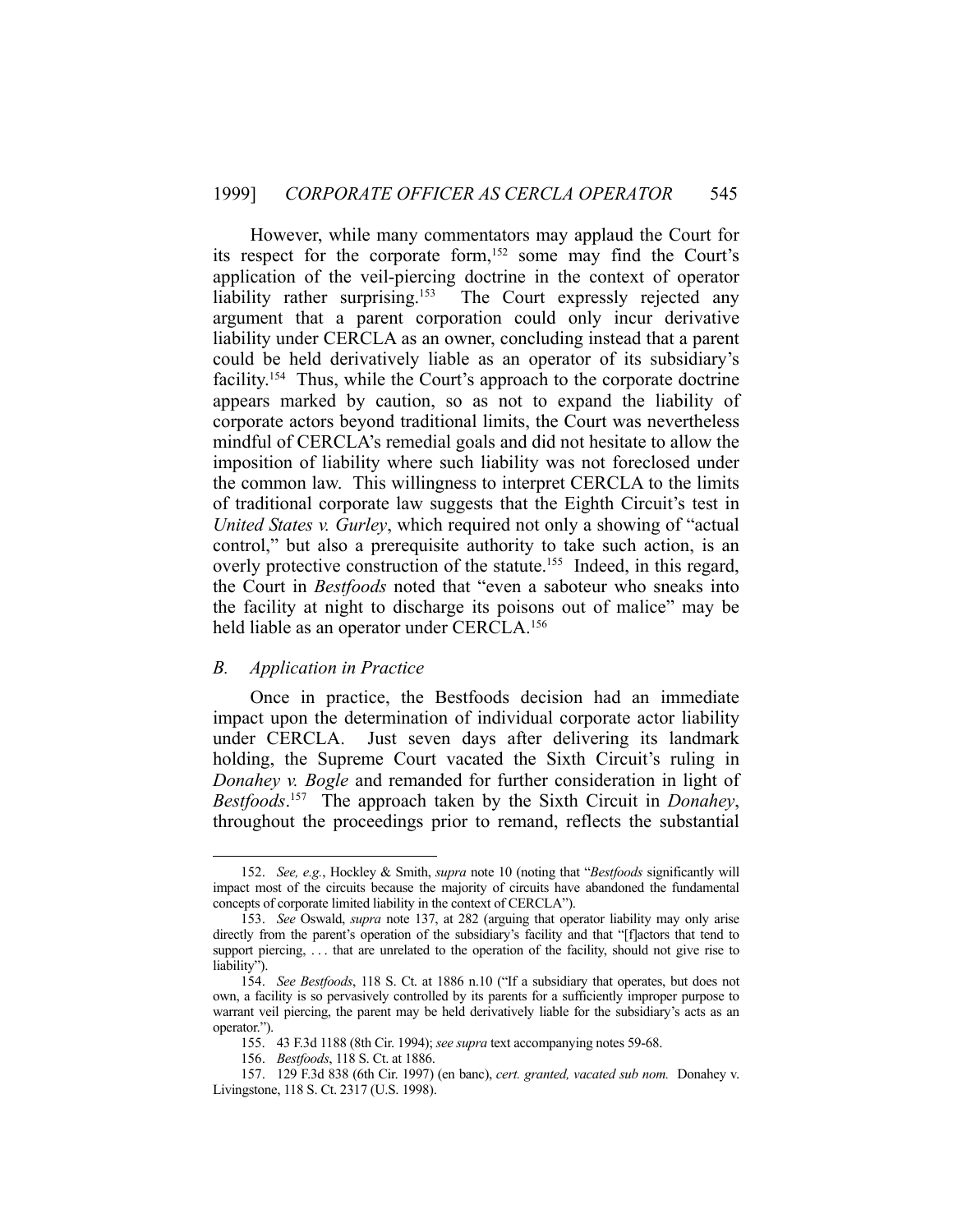confusion surrounding the issue of individual corporate actor liability, which the holding in *Bestfoods* is ripe to address. The district court initially determined that the defendant, an individual corporate officer and sole shareholder of an ostensibly liable corporation, could not likewise be held liable because he did not personally participate in the corporation's waste disposal operations.158 Although as chairman of the board of directors he undoubtedly possessed the "authority to control" the disposal of hazardous waste, he never actually exercised such authority.<sup>159</sup> On appeal, the Sixth Circuit reversed, finding that the defendant's "authority to prevent contamination" established his liability as a matter of law.<sup>160</sup> The Supreme Court subsequently vacated the Sixth Circuit's judgment on other grounds and remanded the case for further consideration.<sup>161</sup> On remand, the Sixth Circuit found new law to apply and, this time around, determined that "stockholders, like parent corporations, are shielded from liability unless the requirements necessary to pierce the corporate veil are satisfied."<sup>162</sup> Applying only the test for veil piercing, the court affirmed the district court's initial holding that the defendant was not liable.163 Once again, the Supreme Court vacated and remanded the Sixth Circuit's holding, directing the lower court to reconsider the defendant's liability under CERCLA in light of *Bestfoods*. 164

 Notably, the Supreme Court, by simply referencing the holding in *Bestfoods*, is able to provide the Sixth Circuit with a specific, and obviously much needed, directive; the Sixth Circuit's analysis should be limited to whether the defendant officer and shareholder exercised sufficient control over the facility to warrant the imposition of liability under CERCLA. Considering its recent decision in *Carter-Jones Lumber Co. v. Dixie Distributing Co.*, the Sixth Circuit appears to have taken heed of this directive.<sup>165</sup> In *Carter-Jones Lumber*, the court determined that, pursuant to the holding in *Bestfoods*, the district court properly held the defendant corporate officer and sole shareholder personally liable for his "intimate participation" and

 <sup>158.</sup> *See Donahey*, 129 F.3d at 840 (quoting post-trial Memorandum Opinion and Order of the United States District Court for the Eastern District of Michigan filed October 1, 1991).

 <sup>159.</sup> *See id.* 

 <sup>160.</sup> Donahey v. Bogle, 987 F.2d 1250, 1254 (6th Cir. 1993), *cert. granted, vacated sub nom.* Livingstone, v. Donahey, 512 U.S. 1201 (1994).

 <sup>161.</sup> Livingstone, v. Donahey, 512 U.S. 1201 (1994).

 <sup>162.</sup> *Donahey*, 129 F.3d at 843.

 <sup>163.</sup> *See id.* at 843-44.

 <sup>164.</sup> *See* Donahey v. Livingstone, 118 S. Ct. 2317 (U.S. 1998).

 <sup>165. 166</sup> F.3d 840 (6th Cir. 1999).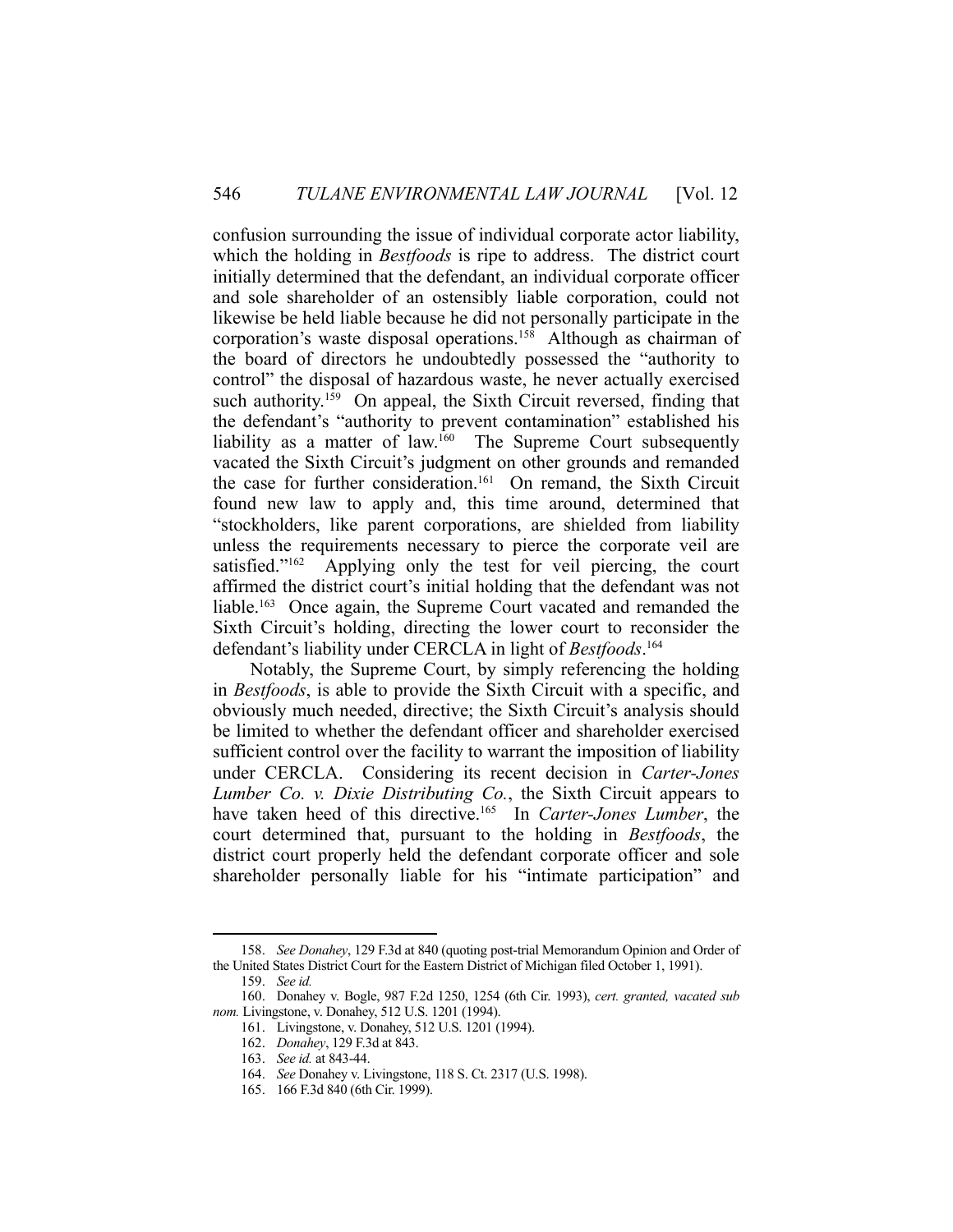active involvement in waste disposal activities.166 Although considering the defendant's liability as a person who arranged for the disposal of hazardous waste, the court reasoned that the holding in *Bestfoods*, concerning operator liability, could logically be applied to determinations of "arranger" liability, as both "operators" and "arrangers" are considered potentially responsible parties under CERCLA.167 Recognizing the distinction drawn by the Court in *Bestfoods*, the Sixth Circuit first noted that the defendant could be held derivatively liable in his capacity as sole shareholder if circumstances supported piercing the corporate veil under state law.168 However, the court did not further discuss the issue of veil-piercing, as direct liability was sufficiently justified under the common law rule that "a corporate officer can be held personally liable for a tort committed while acting within the scope of his employment."<sup>169</sup> Thus, given the district court's initial findings in *Donahey*, and the Sixth Circuit's apparent mastery of CERCLA operator liability post-*Bestfoods*, the result in *Donahey* on remand appears predetermined.

 Yet, while *Donahey* seems likely to produce an expected result, the outcome of the first substantive application of *Bestfoods* to the issue of officer liability under CERCLA was anything but expected. In *Browning-Ferris Indus., Inc. v. Ter Maat*, the district court, relying heavily on the holding in *Bestfoods*, held that CERCLA operator liability could only be attributed to an individual corporate officer "derivatively under state veil-piercing law."170 Although the court concluded that the defendant, Richard Ter Maat, as an officer and director, "was involved in the operational decision-making at the site," it refused to impose liability where there was no cause to pierce the corporate veil under a traditional state common law analysis.<sup>171</sup> This conclusion is particularly confusing when one considers the reasoning employed by the court to hold liable the corporation of which the defendant was an officer and director. The court began its analysis of corporate liability by noting that, under *Bestfoods*, "[a]ny person or corporation who operates a site is directly liable for the costs of clean-up."172 Further consideration of the holding in

 <sup>166.</sup> *Id.* at 846.

 <sup>167.</sup> *See id.*; *see also* United States v. Township of Brighton, 153 F.3d 307 (6th Cir. 1998) (applying the holding in *Bestfoods* to the determination of operator liability for a governmental entity).

 <sup>168.</sup> *See* Carter-Jones Lumber Co. v. Dixie Dist. Co., 166 F.3d 840, 846 (6th Cir. 19).

 <sup>169.</sup> *Id.*

 <sup>170. 13</sup> F. Supp. 2d 756, 765 (N.D. Ill. 1998).

 <sup>171.</sup> *Id.* at 764.

 <sup>172.</sup> *Id.* at 763.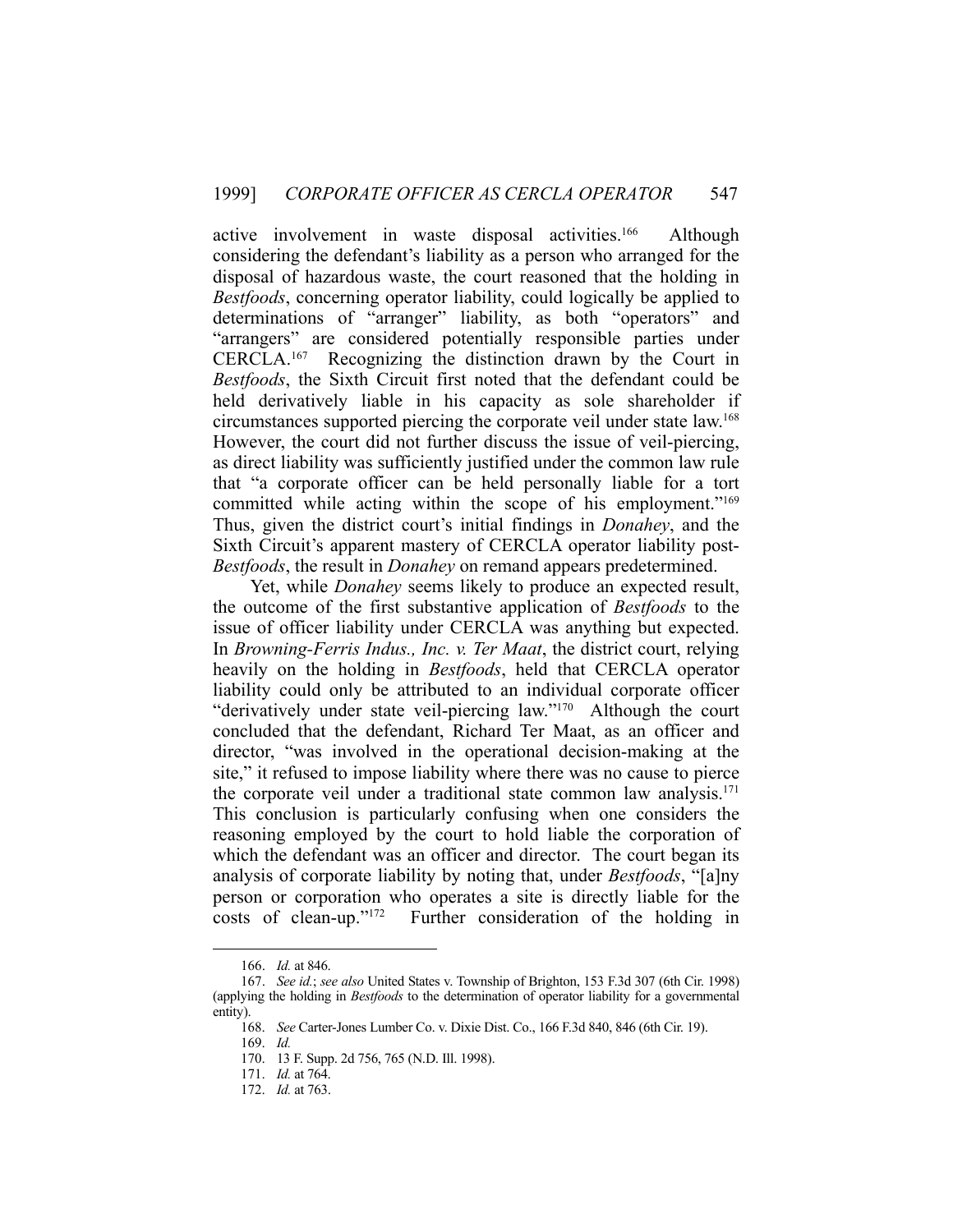*Bestfoods* led the court to the conclusion that the "dispositive question" in determining the corporation's liability under CERCLA was whether Ter Maat, in his capacity as officer and director, was acting on behalf of the corporation.<sup>173</sup> Thus, the court implicitly concluded that Ter Maat's conduct in relation to the facility was sufficient to give rise to operator liability under CERCLA; the determinative question was whether his actions could be vested upon the corporation. The court subsequently answered this question in the affirmative, concluding that the corporation was directly liable as an operator of the facility by virtue of Ter Maat's role in "operational matters at the site," specifically those pertaining to "pollution and clean-up issues at the site."174

 If the court can justify the imposition of direct liability upon a corporation solely by reference to the actions of one individual, the logical conclusion is that the individual is likewise directly liable. However, the court's conclusion in this regard does not appear to be guided by logic. Although the court noted that under the Seventh Circuit precedent of *Sidney S. Arst Co. v. Pipefitters Welfare Education Fund*, 175 direct operator liability could extend to corporate officers without regard to state veil-piercing law, it reasoned that this decision was effectively trumped by the Supreme Court's refusal in *Bestfoods* to expand CERCLA liability beyond "established corporate principles."176 The court's reasoning is disturbing in that it effectively precludes direct liability for corporate officers, regardless of their personal participation in the operation of the facility. In an effort to respect corporate separateness under state law, the court fundamentally misreads the Court's holding in *Bestfoods*, and in the process tramples the traditional doctrine of corporate liability. Although the Court in *Bestfoods* first sought to secure liability under the common law, it did not rely upon veil-piercing law to establish direct liability; rather, it found the theory of direct liability fully supported by the corporate doctrine.<sup>177</sup> Moreover, pursuant to the dictates of the corporate doctrine, veil-piercing law is functionally irrelevant to the determination of a corporate officer's direct liability under CERCLA; "a corporate officer is personally liable for the

 <sup>173.</sup> *Id.* at 764.

 <sup>174.</sup> *Id.* at 764-65.

 <sup>175. 25</sup> F.3d 417 (7th Cir. 1994); *see supra* notes 58-59 and accompanying text (discussing the holding in Sidney S. Arst Co. v. Pipefitters Welfare Educ. Fund, 25 F.3d 417 (7th Cir. 1994)).

 <sup>176.</sup> Browning-Ferris Indus., Inc. v. Terr Maat, 13 F. Supp. 756, 765 (N. D. Ill. 1998).

 <sup>177.</sup> *See supra* text accompanying notes 94-96.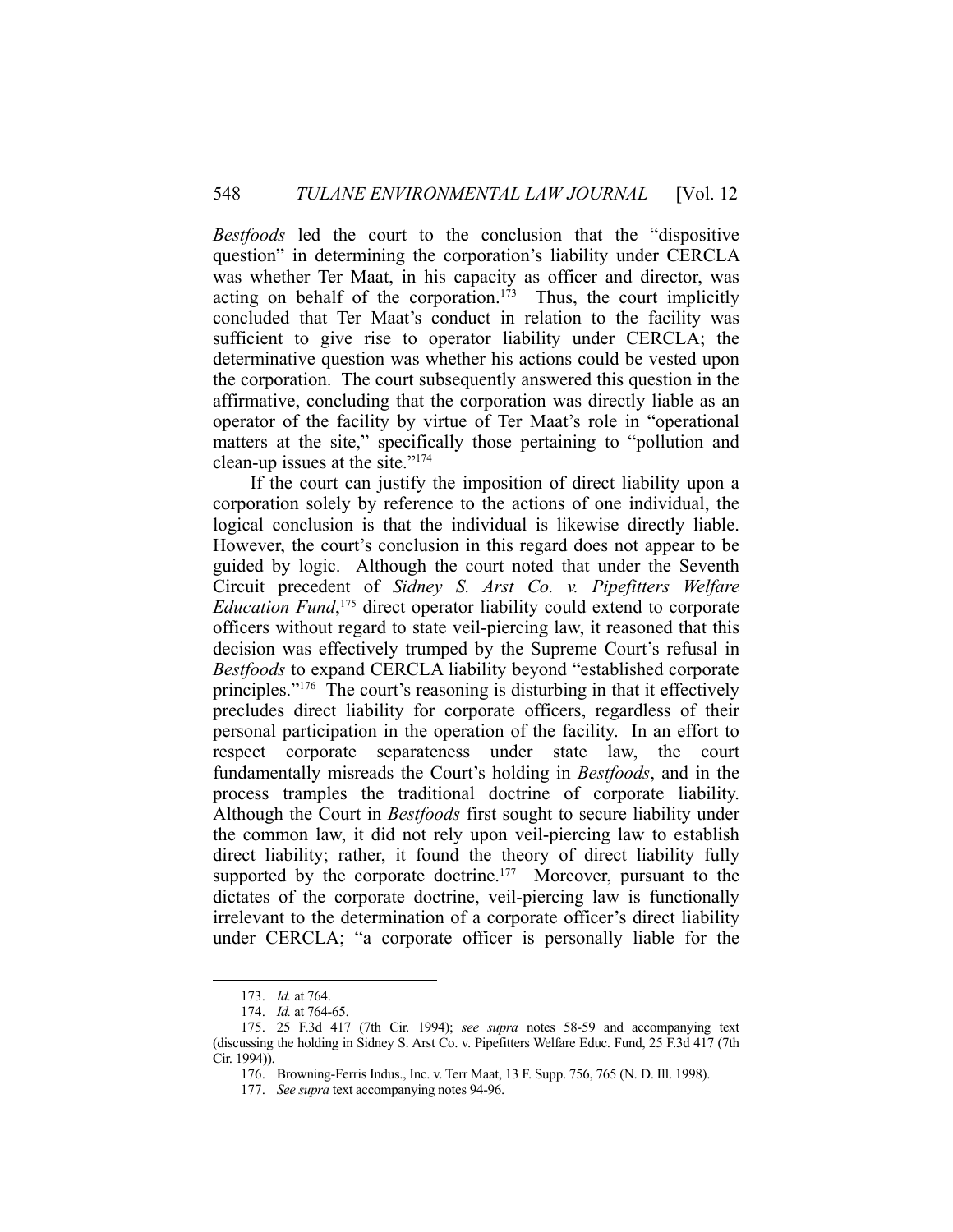tortious injury committed by him regardless of a piercing of the corporate veil."<sup>178</sup>

 Whereas the holding in *Ter Maat* may foreshadow trouble to come, the district court's decision in *United States v. Green* provides reason to believe that *Bestfoods* can be properly applied.179 In *Green*, the court relied upon the holding in *Bestfoods* to conclude that the defendant corporate officer and shareholder could not be found liable as an operator under CERCLA "unless he directly participated in the management of the facility's pollution control operations including decisions pertaining to the disposal of hazardous substances and compliance with environmental regulations."180 The United States sought to recover costs incurred by the EPA in responding to the release of hazardous substances from a facility owned and operated by the corporation of which defendant Kevan Green was the president, treasurer and sole shareholder.<sup>181</sup> As an affirmative defense to liability, Green asserted that, although he owned and effectively controlled the corporation, he did not engage in any kind of activity that would justify holding him personally liable for the acts of the corporation.182 In support of its motion to strike this defense, the United States relied upon the Second Circuit's holding in *New York v. Shore Realty Corp.*<sup>183</sup> for the proposition that CERCLA liability may be imposed upon corporate officers solely by virtue of their control over and involvement in the activities of the corporation; the corporate officer's actual involvement in the CERCLA violation, or in the tortious activities leading thereto, was allegedly irrelevant.<sup>184</sup>

<u>.</u>

 <sup>178.</sup> *In re* Interstate Agency, Inc., 760 F.2d 121, 125 (6th Cir. 1985); *see also* United States v. Bliss, 20 Envtl. L. Rep. (Envtl. L. Inst.) 20,879, 20,883 (E.D. Mo. 1988) ("When a corporate officer's liability is based upon his personal participation in the creation of the hazardous waste site, it is not necessary to pierce the corporate veil to impose personal liability.") (citation omitted); Oswald & Schipani, *supra* note 3, at 274-75 (arguing that veil-piercing law should not be considered in the determination of CERCLA liability for corporate officers). Of course, if the corporate officer is also a shareholder of the corporation then both direct and derivative liability would apply. *See* Oswald & Schipani, *supra* note 3, at 274 n.75; *cf.* United States v. Bestfoods, 118 S. Ct. 1876, 1884 (1998) (noting that a parent corporation is "so-called because of control through ownership of another corporation's stock," and discussing the liability of parent corporations and shareholders interchangeably).

 <sup>179. 33</sup> F. Supp. 2d 203, 217 (W.D.N.Y. 1998).

 <sup>180.</sup> *Id.*

 <sup>181.</sup> *See id.* at 211-212, 216.

 <sup>182.</sup> *See id.* at 216.

 <sup>183.</sup> *See supra* notes 113-124 and accompanying text (discussing the holding in New York v. Shore Realty Corp., 759 F.2d 1032 (2d Cir. 1985)).

 <sup>184.</sup> *See Green*, 33 F. Supp. 2d at 216-217.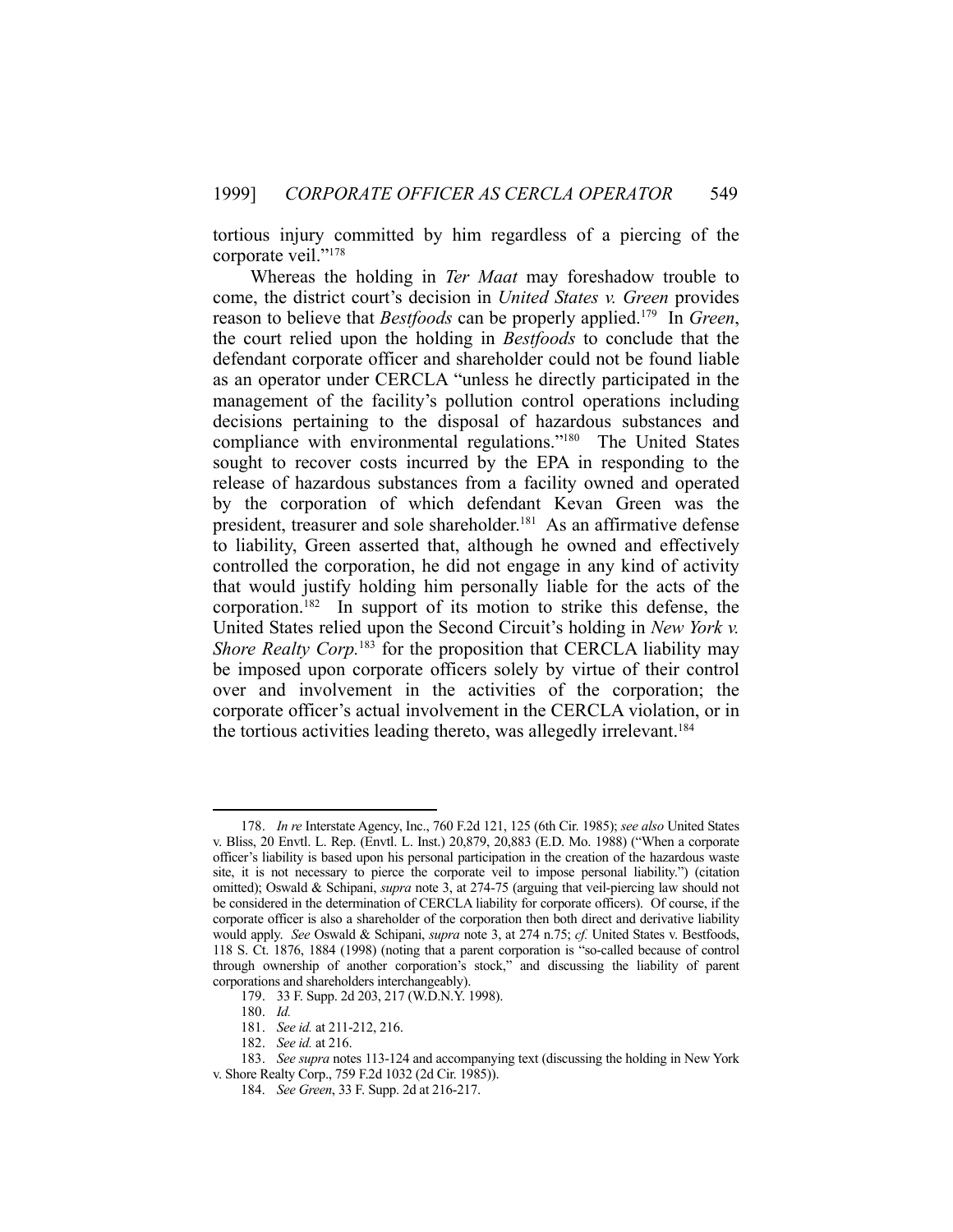Notably, in light of the holding in *Bestfoods*, the district court found the government's reliance on *Shore Realty* misplaced.185 The court correctly noted that the Second Circuit reached its holding in *Shore Realty* "without having distinguished between management of the corporation's financial aspects and management of the corporation's facility," whereas the Court in *Bestfoods* expressly prescribed, as a prerequisite to operator liability, that a shareholder manage operations at the facility specifically related to the handling of hazardous waste.<sup>186</sup> Accordingly, Green's affirmative defense was found legally sufficient, as the government did not allege his involvement in the management of hazardous waste operations, nor did he admit to any such involvement.<sup>187</sup> The district court's holding in *Green* is a clear and concise articulation of the standard of liability for corporate officers that follows logically from the test for direct liability established in *Bestfoods*. Furthermore, the court's application of *Bestfoods* to the determination of individual corporate actor liability under CERCLA recognizes that the Supreme Court's holding is equally applicable to issues of operator liability arising outside of the parent-subsidiary context.

#### VI. CONCLUSION

 While some may debate whether we should abhor or applaud CERCLA's liability scheme, and while many may marvel in delight or disgust at the statute's retrospective reach, these issues, for better or for worse, are now largely academic. Strict liability for the release or threatened release of hazardous substances; joint and several liability where a rational apportionment of the damages resulting from a release cannot be determined, and retroactive application to hold parties liable for past actions that result in present damages have all proven to be the functional requirements of a statute that seeks to remedy the adverse health and environmental impacts of a nation's industrial growth and associated hazardous waste generation and disposal. Nevertheless, nearly two decades after its enactment, CERCLA continues to be one of the most controversial and litigated statutes in existence. Much of the controversy and associated litigation has centered on the role of the corporate doctrine in determinations of CERCLA liability for individual corporate actors.

<u>.</u>

 <sup>185.</sup> *See id.* at 217-218.

 <sup>186.</sup> *Id.*

 <sup>187.</sup> *See id.* at 218. The court also noted an absence of any facts supporting veil-piercing to hold Green, a corporate shareholder, personally liable under CERCLA as an operator. *See id.*